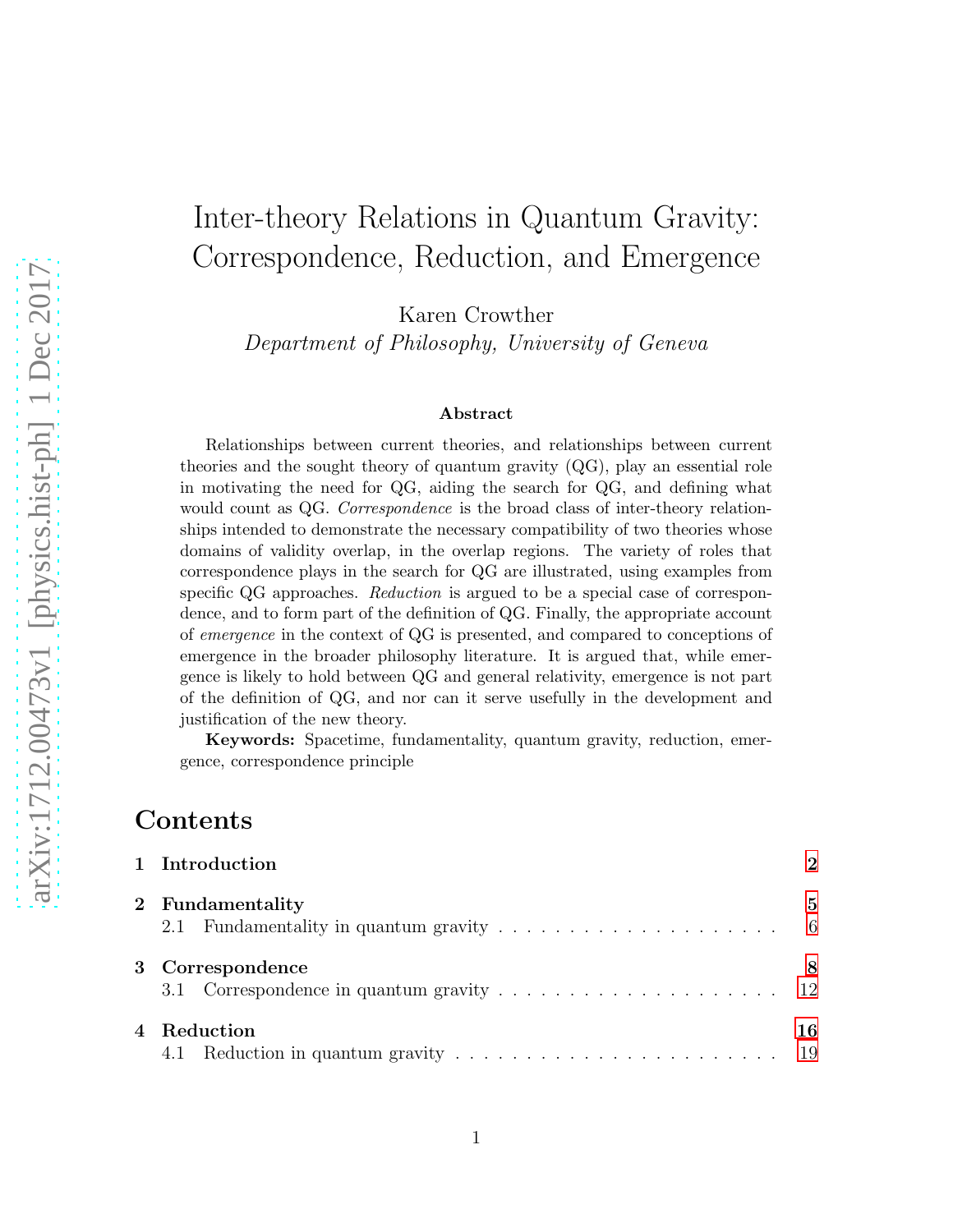| 5 Emergence  |  |    |  |
|--------------|--|----|--|
|              |  |    |  |
|              |  |    |  |
| 6 Conclusion |  | 26 |  |

# <span id="page-1-0"></span>1 Introduction

The search for a theory of quantum gravity (QG) is one of the biggest open problems in physics.[1](#page-1-1) The theory must describe the domains where both general relativity (GR) and quantum (field) theory are supposed to be required. It is generally expected to replace GR, in the sense of being a more fundamental theory that describes the "high-energy" or "micro" degrees of freedom that "underlie" gravitational phenomena.[2](#page-1-2) Exploring the relationships between QG and current physical theories is interesting in itself, but is important also for myriad other reasons, including better understanding the nature and implications of current theories; investigating scientific theory-change and theory construction; and gaining insight into the nature and structure of QG. In fact, understanding these relationships serves crucially in the development and justification of QG. In regards to theory development, for instance, the links between current theories play a role in indicating the domain where QG is necessary, and act as stepping-stones towards finding the new theory. And, in regards to theory justification, the requirement that the new theory link back to current theories is especially significant in the case of QG, given the lack of novel empirical data that QG is required to explain, and the extreme regimes where QG is expected to be needed—it seems like this link back to established physics may be the surest way (currently known) for QG to make contact with the empirical realm.

Additionally, there is an even stronger sense in which understanding these relationships is crucial to theory development and justification in QG—they play a role in determining what would count as a theory, i.e., in *defining what QG is*. Here, QG is understood as any theory that satisfies the set of criteria that are taken to define QG. Currently, there is no well-established, generally agreed-upon set; however, some of the criteria whose inclusion is the least controversial across all the approaches to QG concern the relationships to, and between, current theories. For instance, I take it that the set includes at least the following criteria: that the theory describe the domains

<span id="page-1-1"></span> $1^{\circ}$ QG" can refer to either the collective research program, or the theory being sought. Here, it is usually the theory that is being referred to; I endeavour to be explicit when context demands it.

<span id="page-1-2"></span><sup>2</sup>Here, "micro" is used purely in a figurative sense, as a means of distinguishing the degrees of freedom described by QG from those ("macro" degrees of freedom) of current physics. "High-energy scales" and "short-length scales" are used interchangeably, and are also used to signify the domain expected to be described by QG. The scare quotes indicate that this may not literally be true, because the idea of length (and, correspondingly, energy) may cease to be meaningful at some scale, and QG may describe this very regime. Please keep this in mind, as I will drop the scare quotes.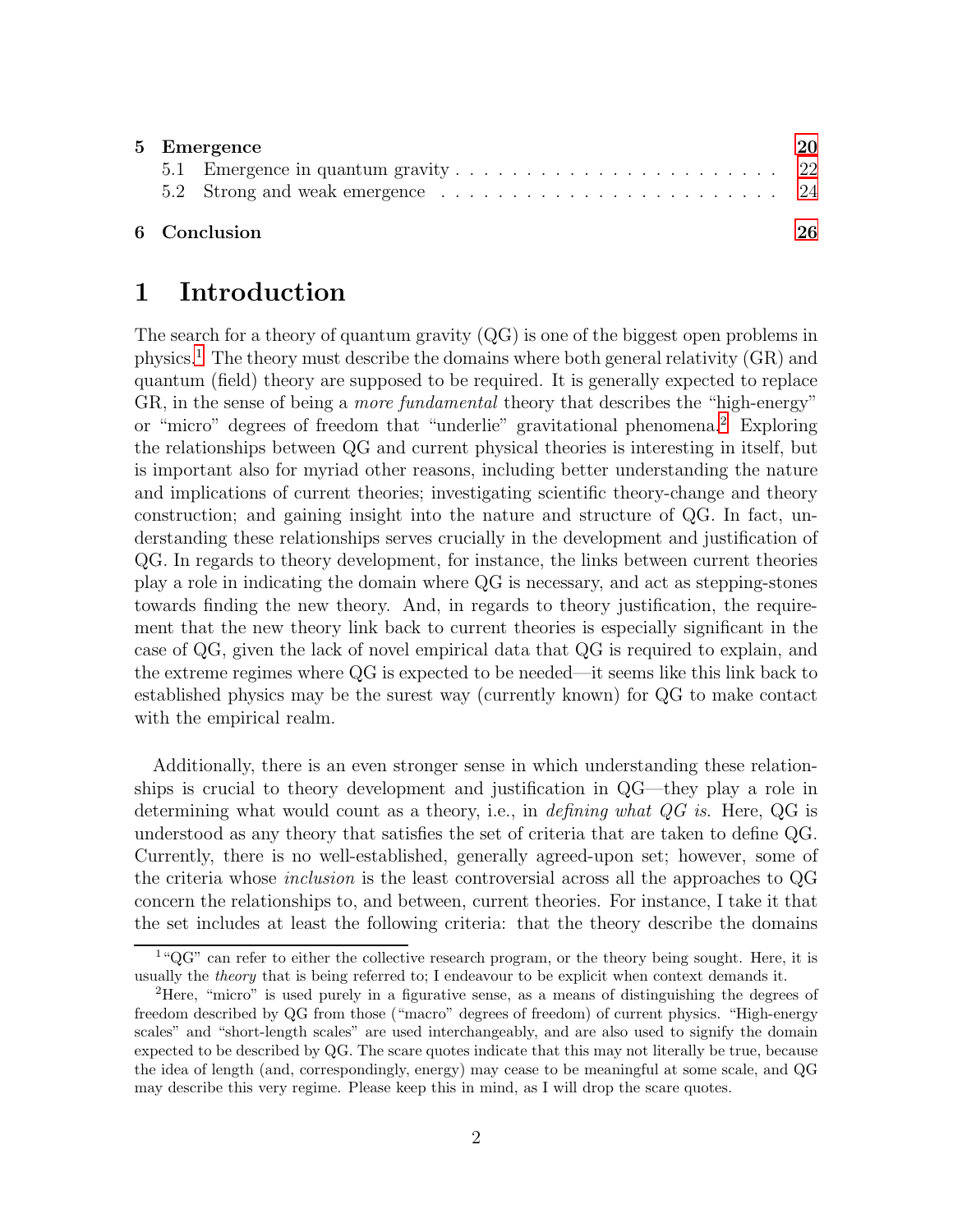where both GR and quantum theory are necessary<sup>[3](#page-2-0)</sup>; that the theory "recover" GR in the regimes where GR is known to be successful; and that the theory take into account quantum theory (by being quantum itself, in some sense, or by also relating to the framework of quantum field theory, or recovering particular quantum field theories—or a combination of these methods).[4](#page-2-1)

As I show in this paper, the inter-theory relationships that serve in the roles concerning the development and justification of QG (including, for instance, expounding and refining the relevant notion of "recovery" that features in the definition of QG, and demonstrating the relative fundamentality of the theory) are those that are broadly classifiable as *correspondence* and *reduction*.<sup>[5](#page-2-2)</sup> Yet, so far, the literature on the philosophy of QG has not looked at these relationships. Instead, however, there has been a lot of work considering the idea of emergence in the context of QG. This literature typically makes little attempt to explicate its connection to the main accounts of emergence in more general literature, $6$  and often either works with a deliberately minimal characterisation of "emergence", as a generic asymmetric inter-theory relation (involv-ing one theory being more fundamental than another)<sup>[7](#page-2-4)</sup>, or construes "emergence" as something akin to (but perhaps running in the opposite direction to) reduction—being a relation, or relations, illustrating (broadly) the dependence, derivability, or "recovery" of GR (or aspects/structures of GR, including spacetime) from QG.[8](#page-2-5) The best way of understanding emergence in the context of QG, however, is as a relationship where a less-fundamental theory is novel and autonomous (or "robust") compared to QG, whose physics it nevertheless depends upon in some sense.<sup>[9](#page-2-6)</sup> I find that this conception of emergence is likely to hold (between QG and GR, for instance), but that it does not (and cannot) play a useful role in the development and justification of the new theory.

In this paper, I investigate the ideas of (relative) fundamentality, correspondence, reduction and emergence. Primarily, I consider these relationships as they apply between QG and GR, but I also touch upon the relationships between QG and the framework of quantum theory, and between QG and the quantum field theories of the standard

<span id="page-2-0"></span><sup>3</sup>Note that gravity is a universal force, and, technically, quantum theory is also universal: its domain of applicability includes all physical systems. Yet, we do not need to use GR and quantum theory to describe all systems.

<span id="page-2-1"></span><sup>&</sup>lt;sup>4</sup>I have been purposely vague in framing each of these criteria, because even though this list represents part of the minimal agreed upon set, the interpretations of these criteria vary from approach to approach.

<sup>&</sup>lt;sup>5</sup>Some of the various other ways in which these relationships are used in the search for QG are outlined and illustrated in the relevant sections below (§[3](#page-7-0)[–4.1\)](#page-18-0).

<span id="page-2-3"></span><span id="page-2-2"></span> ${}^{6}$ There are exceptions, e.g., [Bain \(2013\)](#page-27-0).

<sup>7</sup>This is not a criticism of the individual papers, however, since the minimal characterisation may be sufficient for these authors' arguments, e.g., [Knox \(2013\)](#page-29-0); [Teh \(2013\)](#page-31-0); [Rickles \(2013](#page-30-0)); [Seiberg \(2007\)](#page-30-1).

<span id="page-2-5"></span><span id="page-2-4"></span> $E.g.,$  [Berenstein \(2006\)](#page-27-1); [Butterfield & Isham \(1999\)](#page-28-0); Wüthrich (2017); [Yang \(2009\)](#page-31-2).

<span id="page-2-6"></span> ${}^{9}E.g.,$  [Crowther \(2016\)](#page-28-1); [de Haro \(2017\)](#page-28-2); [Oriti \(2014\)](#page-30-2), following [Butterfield \(2011a](#page-27-2)[,b\)](#page-28-3); [Crowther](#page-28-4) [\(2015](#page-28-4)).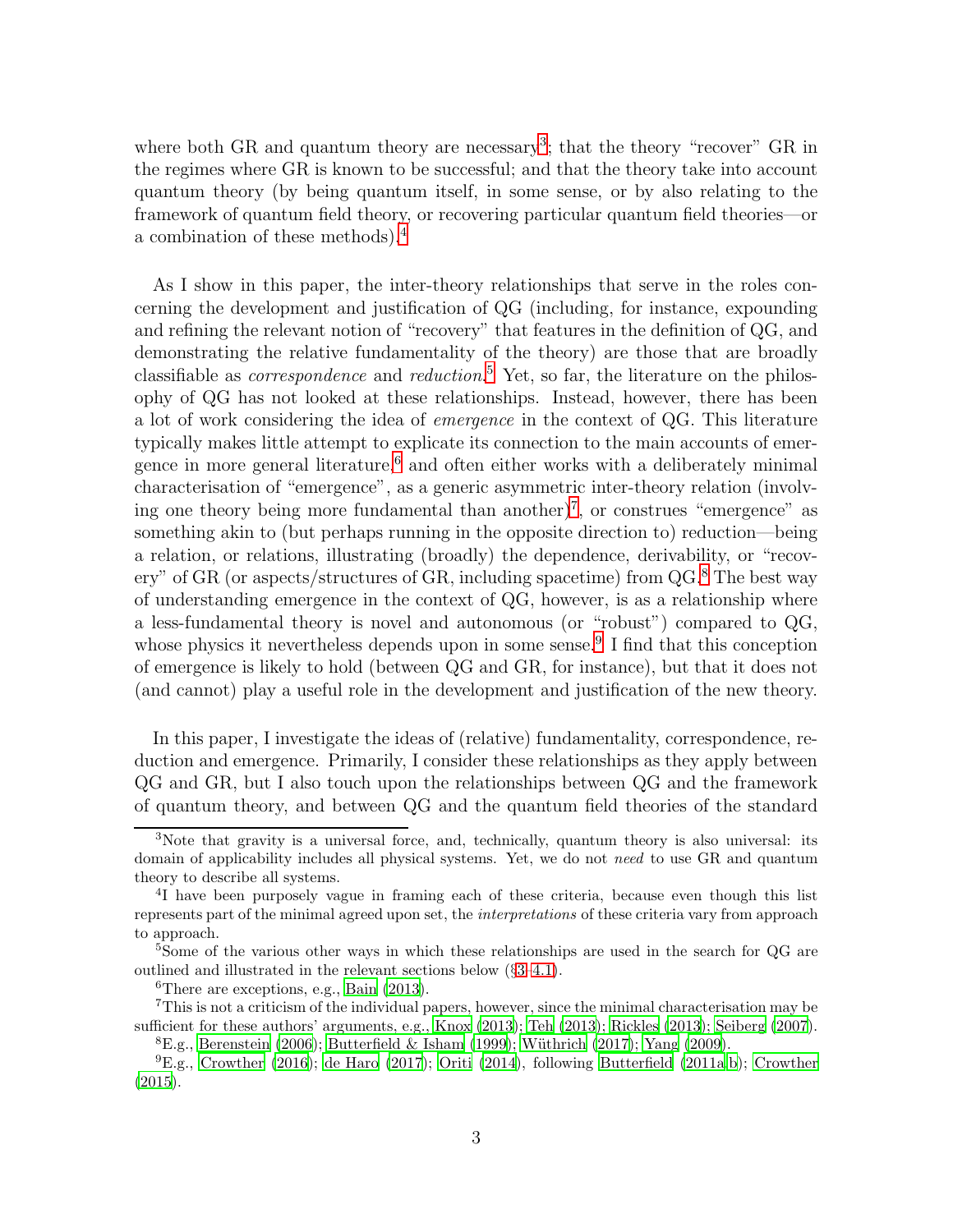model of particle physics.<sup>[10](#page-3-0)</sup> I have five aims in doing so:

- 1. To better understand the nature of the relationships between QG and current physics;
- 2. To articulate and distinguish these four types of inter-theory relations (relative fundamentality, correspondence, reduction, and emergence), and the connections between them;
- 3. To (begin to) expound the variety of roles that these four relations play in the context of QG, and demonstrate their utility for investigating different questions in the context of QG;
- 4. To encourage interest in the investigation of correspondence and reduction in the context of QG, especially in regards their roles in theory-development and justification;
- 5. To clarify the discussion of emergence in the QG literature, and to show how the conception of emergence applicable in QG relates to the general ideas of strong emergence and weak emergence, familiar from general philosophy of science.

The structure of the paper is as follows: §[2](#page-4-0) explores what it means for a theory to be more fundamental than another, arguing that it involves an asymmetrical notion of dependence; §[2.1](#page-5-0) outlines how QG may be understood as more fundamental than GR. §[3](#page-7-0) presents the idea of correspondence as the broad class of inter-theory relationships intended to demonstrate that two theories whose domains of validity overlap are compatible in these domains—i.e., that the theories (approximately) share the same results in the overlap regions; this section also provides some indication of the wide variety of roles played by correspondence relations in theory development and justification. §[3.1](#page-11-0) provides examples of correspondence relations, and their roles, in the context of QG. §[4](#page-15-0) explores the idea of reduction, arguing that it is a special case of correspondence that applies when the region of overlap in the domains of two theories is the entire  $\gamma$  domain<sup>[11](#page-3-1)</sup> of one of these theories; but, unlike correspondence generally, it also aims at evidencing deducibility, and thus relative fundamentality. §[4.1](#page-18-0) shows how reduction is taken as a criterion of theory success in QG. Finally, §[5](#page-19-0) explores the conception of emergence as the novelty and robustness of a less-fundamental theory compared to a more-fundamental theory of the same system; §[5.1](#page-21-0) explains how it applies in the context of QG; and §[5.2](#page-23-0) explores its relationship to the notions of weak emergence and

<span id="page-3-0"></span> $10E$ <sub>Exploring the relationships between QG and quantum theory is a task that requires, and deserves,</sub> much more attention than I can devote here. There are many interesting questions regarding how quantum mechanics, and its interpretation, may be modified in the context of QG.

<span id="page-3-1"></span><sup>&</sup>lt;sup>11</sup>I use "domain", "domain of success" and "domain of applicability" interchangeably to refer to the complete set of systems/phenomena successfully described by the theory in question. I take it that we are only speaking of actual, successful theories of physics, and only speaking of them as they actually apply in our world (in the case of QG, this is the theory once it is actual).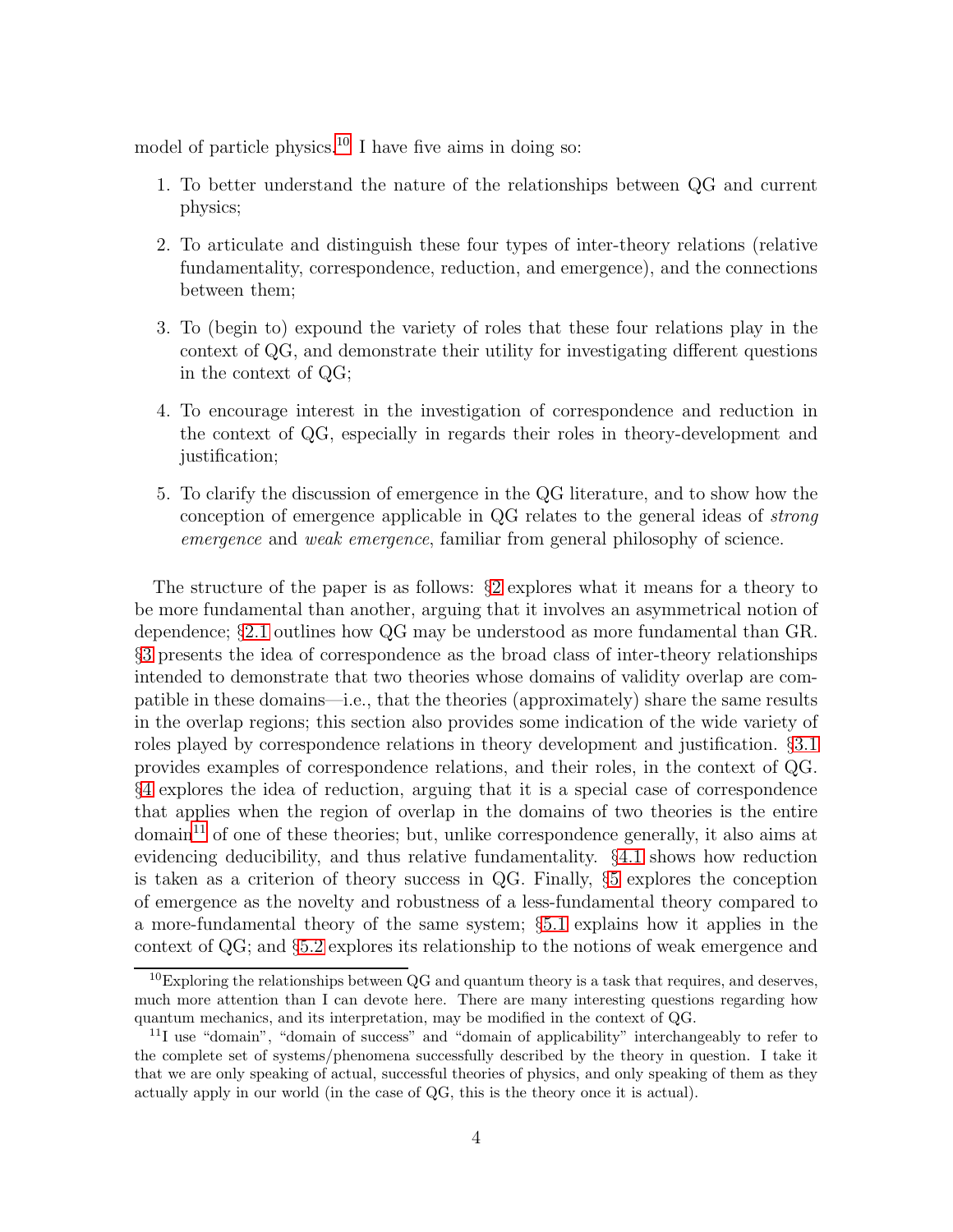strong emergence in the more general philosophy literature, arguing that while some accounts of weak emergence may be applicable, strong emergence should not hold in the case of QG/GR, given the role of reduction in the definition of the theory.

# <span id="page-4-0"></span>2 Fundamentality

Here, I just speak about *relative* fundamentality<sup>[12](#page-4-1)</sup>: a more fundamental theory, M, of a given system, S, or phenomenon, P, provides a more basic description of S or P than a less fundamental theory, L, does. There is only one condition for relative fundamentality: that the laws of  $L$  somehow depend (at least partly) upon the physics described by M, and not vice-versa. Note three points of clarification, however, in regards to  $M, L, S$  and P. Firstly, M will typically describe the system, S at a different range of energy scales than  $L$ , or perhaps under different conditions. Secondly, M might not actually describe the phenomenon,  $P$ , that  $L$  does, but rather (some of) the physics underlying  $P$  (i.e., part of the more-basic physics responsible for the appearance of  $P$ ).

Thirdly, due to the way that theories are designated and differentiated, the more fundamental physics that is responsible for the laws of L, might not be described by a single more-fundamental theory (at a given scale, or level of description), but rather a set of such theories. In other words, rather than a single theory,  $M$ , there may be several theories,  $M_{\alpha}$ , that together provide the more-basic description of the physics of S or P. This is what is meant by saying that the laws of  $L$  depend at least partly on the physics of  $M$ —it is not a claim about emergence, reduction or determinism. The idea is that the set  $M_{\alpha}$  should be a complete description of the physics of the system at a more basic level than L, and this physics is responsible for that of L. If  $M_{\alpha}$  comprises only a single theory,  $M$ , then this completely describes the physics responsible for  $L$ (at a given level); if  $M_{\alpha}$  comprises more theories than just M, then the physics of L depends only partially upon that of  $M$ , and partially upon that of the other theories in the set—and the laws of  $M_{\alpha}$  do not depend (in whole nor in part) on the physics of L.

The apparent influence or effect of this dependence may not only be very minimal, but also obscured by the way it is incorporated into the parameters and structure of L. In other words, a less-fundamental physics may be largely robust and apparently autonomous, in spite of being dependent on the  $M$  physics.<sup>[13](#page-4-2)</sup> Often, the more funda-

<span id="page-4-1"></span><sup>&</sup>lt;sup>12</sup>While QG must be more fundamental than GR, QG need not be a fundamental theory; i.e., it is not necessary to include the criterion of (absolute) fundamentality in the definition of QG [\(Crowther & Linnemann](#page-28-5), [2017](#page-28-5)).

<span id="page-4-2"></span><sup>&</sup>lt;sup>13</sup>I maintain that we can still speak of "dependence", even for effective field theories that may be derived from different high-energy theories, understanding it in this minimal sense; but cf. [McKenzie](#page-29-1) [\(2017](#page-29-1), §3.1). But, I also acknowledge, thanks to [McKenzie \(2017\)](#page-29-1), too, that my means of characterising relative fundamentality here is likely not a unique way of doing so.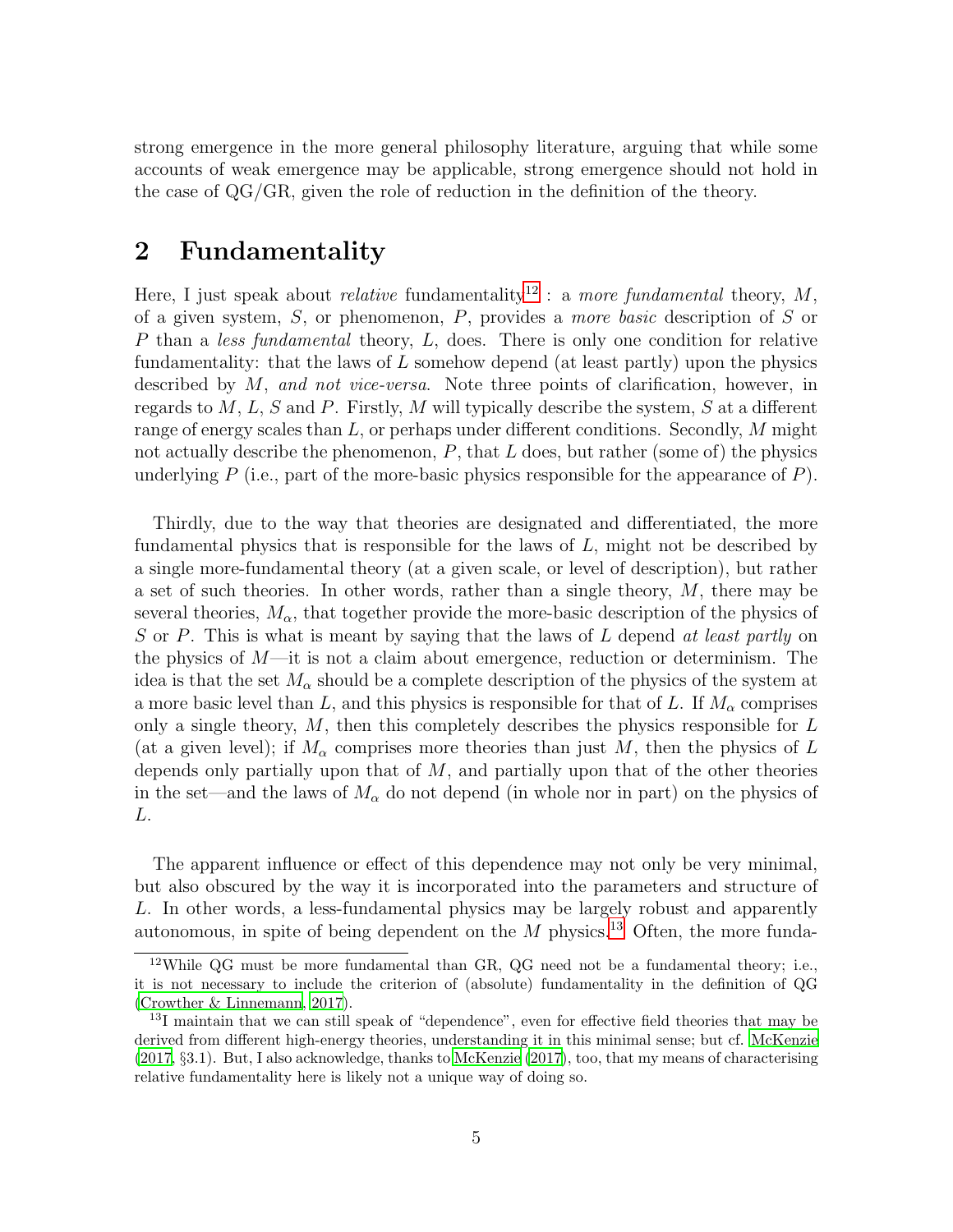mental theory provides a "finer-grained", or more detailed, description of the system than the less fundamental one. The  $L$  is, in this sense, an approximation to  $M$  that works well in a given regime (e.g., a certain range of energy scales, or under special conditions); though it is certainly not necessarily less-useful, less-accurate, nor less-apt in this regime. Also, this notion of relative fundamentality tends to correlate with higher-energy scales, or the idea that  $M$  describes "smaller stuff". However, while these notions may be sufficient for relative fundamentality in this sense, they are not necessary.[14](#page-5-1)

This account of relative fundamentality is unusual in not requiring that M have a broader domain than L. This is so as to not rule out examples of more-fundamental theories whose domains of applicability are more limited than those of their L counterparts; e.g., quantum chromodynamics (QCD) is more fundamental than atomic theory, but has a smaller domain of applicability (in terms of the range of different phenomena that it applies to, not necessarily in terms of energy scales, since QCD is UV complete). However, while the "broader domain" criterion is not important for defining fundamentality, it is essential for understanding reduction—and in this case we would not say that atomic theory reduces to QCD, but rather the whole of the standard model physics (§[4\)](#page-15-0).

#### <span id="page-5-0"></span>2.1 Fundamentality in quantum gravity

There are two ways in which QG is more fundamental than GR: by being quantum (or by being *beyond* quantum) and by being micro<sup>[15](#page-5-2)</sup>. Each of these is sufficient to satisfy the "asymmetric dependence" condition of relative fundamentality. As has been well-noted in the literature, it may be that the recovery of GR from QG is a two-step process, involving both the reproduction of the "classical appearance", as well as the low-energy limit of the theory (which brings us back to familiar energy scales). The former is known as the quantum/classical transition, and the latter is called the micro/macro transition. While both address the question of why we do not need to use QG to describe much of the gravitational phenomena we observe, they are distinct, and may or may not be related to one another. Both transitions represent common problems in physics and the philosophy of physics; and both play a role in understanding the relationships of emergence, reduction and correspondence.

The micro/macro transition is not something that happens to a system, but a change in the level of description—it is the "zooming out" to a coarser-grained theory. The micro/macro transition may be represented by an approximation procedure, a limiting

<span id="page-5-1"></span><sup>14</sup>Note again, too, that the ideas of "higher-energy" scales and "shorter-length" scales may not be useful in the context of QG (Footnote [2\)](#page-1-2).

<span id="page-5-2"></span><sup>&</sup>lt;sup>15</sup>QG is necessary for describing the domains where GR and quantum field theory intersect; one of these is at extremely high energy scales.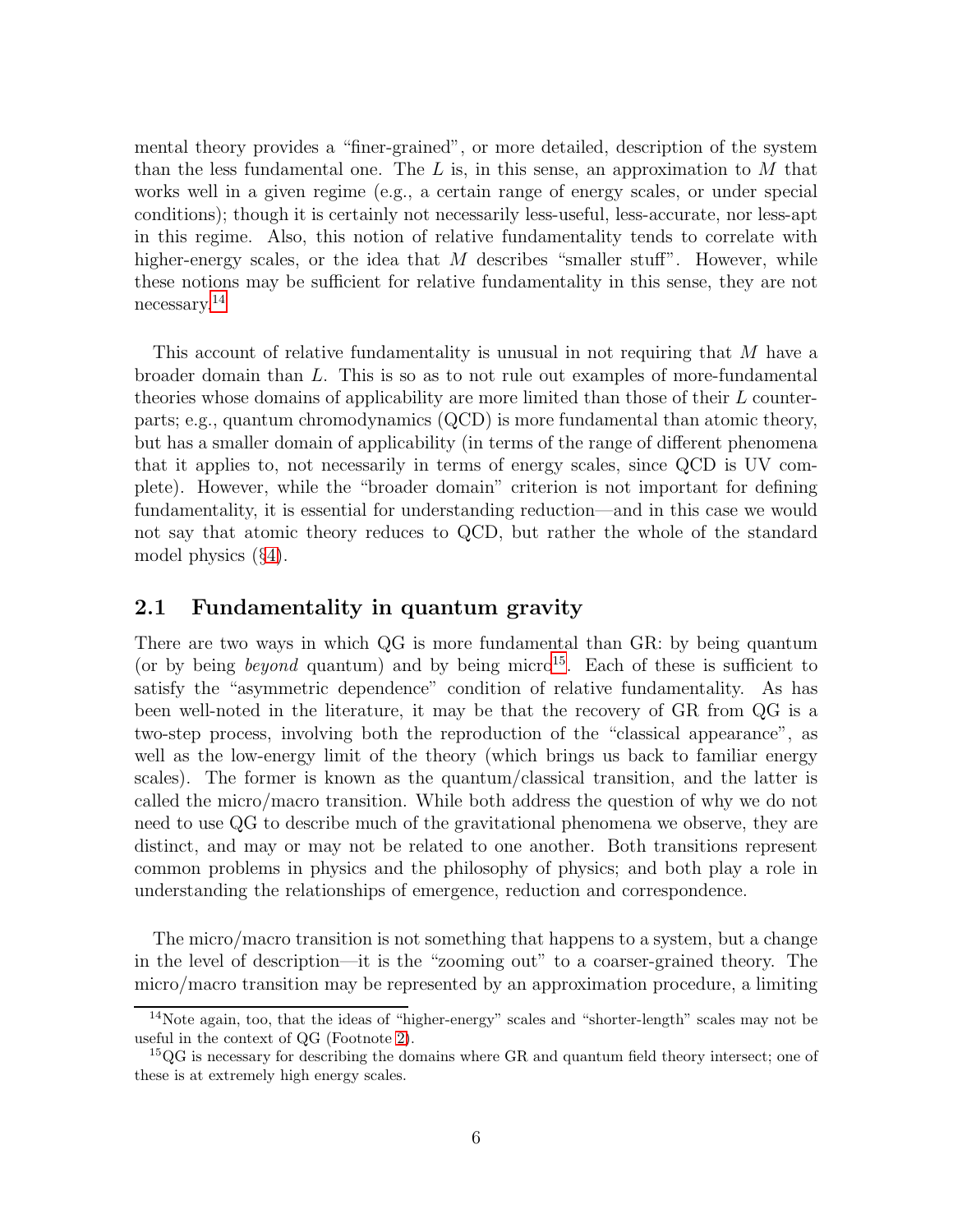process (such as the thermodynamic or "continuum limit"), or the renormalisation group flow and the other methods of effective field theory (EFT). The framework of EFT is employed in order to produce a theory valid at a certain energy scale from one valid at a different scale. For instance, this framework sets out a procedure for creating a low-energy (macro) theory from a high-energy (micro) one describing the same system (in terms of different degrees of freedom). It also provides an explanation for how it is that we can use our macro theories without needing to know the details of the microphysics.[16](#page-6-0) All of these different techniques are employed by various approaches to QG, in their attempts to connect QG back to GR.[17](#page-6-1)

In the case of the quantum/classical transition there are two different issues. Quantum theories are supposed to apply universally (this fact underlies one of the main motivations for  $Q\mathbf{G}$ ; so, firstly, there is the question of why, in practice, they are usually only necessary for describing small systems. Secondly, there is the measurement problem: why it is that any measurement on a quantum system finds the system in a definite state even though the system evolves as a superposition of different states. The process of *decoherence* describes how the interference effects associated with superpositions become suppressed through a system's interactions with its environment, with the consequence that the quantum nature of the system is no longer manifest. Larger systems more strongly couple to their environments, so decoherence provides the beginning of an explanation for why quantum theory is usually only necessary for describing micro-systems. As such, it gives us some insight into the "transition" that a system undergoes that prompts us to move from a quantum description of it to a "classical" one (although the system remains inherently quantum, as does the rest of the universe). Decoherence does not, however, give us an answer to the measurement problem.

We expect that the generic states of the entities described by QG will be superpositions. Yet, the quantum nature of spacetime is not manifest. A decipherment of the quantum/classical transition in QG is supposed to be necessary for understanding the classical appearance of spacetime, because limiting and approximation procedures (used to describe the micro/macro transition) alone cannot resolve a superposition.<sup>[18](#page-6-2)</sup> Of course, this is an incredibly challenging task, given that the quantum/classical transition is poorly understood in general. It seems likely that a solution to the measurement problem is required if we are to fully understand the relationship between spacetime and the quantum degrees of freedom that somehow underlie it (or ultimately constitute it); or it may be that the solution will be provided by the theory itself.<sup>[19](#page-6-3)</sup>

<span id="page-6-0"></span><sup>16</sup>See, e.g., [Batterman \(2005,](#page-27-3) [2011\)](#page-27-4); [Crowther \(2015\)](#page-28-4); [Hartmann](#page-29-2) [\(2001\)](#page-29-2).

<span id="page-6-1"></span><sup>&</sup>lt;sup>17</sup>For a discussion of the roles of approximation and limiting procedures see, e.g. [Butterfield & Isham \(1999](#page-28-0)), Wüthrich (2017); for a discussion of EFT and QG see [Crowther \(2016\)](#page-28-1).  $18$ See, e.g., the discussion in Wüthrich (2017).

<span id="page-6-3"></span><span id="page-6-2"></span> $19$ Penrose is a firm believer in this second possibility, see e.g. [Penrose \(1999,](#page-30-3) [2002\)](#page-30-4). Also, it seems that if QG is to be a fundamental unified "theory of everything", then it perhaps should explain the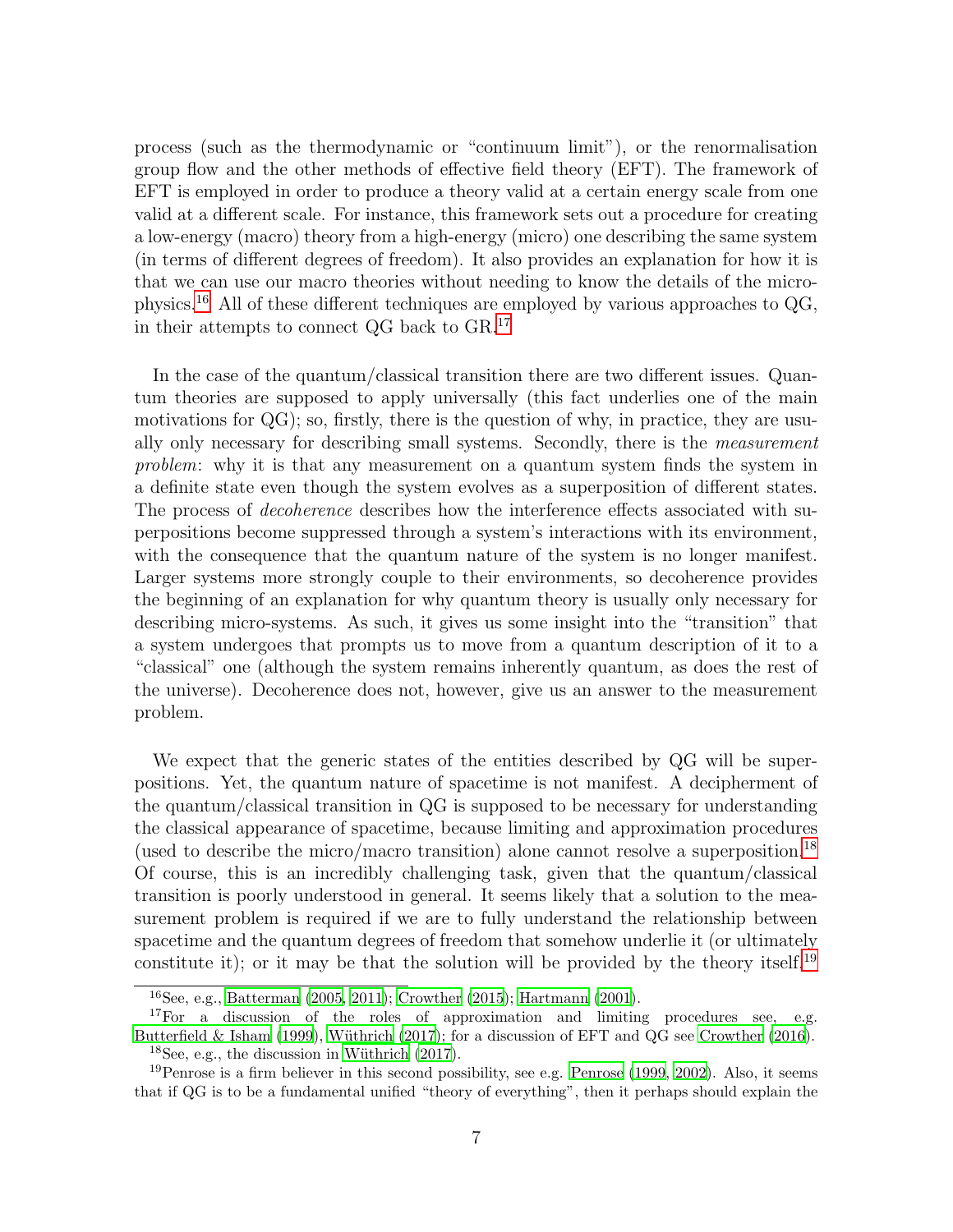Most of the people working on QG, however, have more modest goals (for the time being, at least) and seek to better understand the relationship between QG and GR to any degree that will aid in the development, testing and justification of the theory. A rigorous philosophical understanding of the quantum/classical transition may not be required for these purposes.

On the other hand, while QG is expected to provide a description of the physics that replaces gravity at high-energy scales, and should account for matter as well as spacetime, it is *not* necessarily more fundamental than the QFTs of the standard model. One might disagree, and attempt to argue that QG is necessarily more fundamental than the standard model because these QFTs make use of a conception of spacetime, and if this spacetime is to be identified with that of GR, then it does necessarily depend on the physics of QG. If this is so, then QG is, and must be, more fundamental than our QFTs. However, the conception of spacetime that features in the standard model QFTs is not necessarily GR spacetime, and there are reasons for thinking that it is better not identified with GR spacetime (e.g., QFTs in curved spacetime are very different from the familiar standard model QFTs).<sup>[20](#page-7-1)</sup>

Instead, it seems reasonable to say that the interactions described by the standard model QFTs do not depend upon gravity; and so they may not necessarily depend on the physics that underlies gravity.<sup>[21](#page-7-2)</sup> In regimes of extreme curvature—where  $\overline{Q}G$ is expected to be necessary—gravity does have an effect upon quantum fields. However, these regimes are not described by the standard model QFTs, and the laws of the standard model QFTs do not necessarily depend on the physics of these regimes. Nevertheless, of course, it is possible that QG and the standard model do apply to some of the same systems, and also that the standard model QFTs do depend in some way upon the physics of QG. And, if this is the case, then we would say that QG is more fundamental than these QFTs.<sup>[22](#page-7-3)</sup>

# <span id="page-7-0"></span>3 Correspondence

In this section, I provide an introduction to the idea of correspondence as a class of inter-theory relations, and list some of the roles it plays in theory development

measurement problem.

<span id="page-7-1"></span> $^{20}$ This response also applies to the objection that our QFTs and GR must be describing the same spacetime, because they both apply to our world and there is only one actual spacetime! It suggests adopting a more sophisticated (or cautious) attitude when attempting to identify structures in our theories with things in the world.

<span id="page-7-2"></span><sup>&</sup>lt;sup>21</sup>This is one reason, too, we should not insist that the problems with QFT (e.g., regarding divergences) will, or must, be solved by QG, as is frequently claimed. Cf. [Crowther \(2016,](#page-28-1) §3.8.5).

<span id="page-7-3"></span><sup>&</sup>lt;sup>22</sup>This is natural if we interpret the spacetime of QFT as being an approximation to GR spacetime (applicable when curvature effects are negligible), and thus an approximation to whatever the fundamental structures described by QG are that "underlie" spacetime.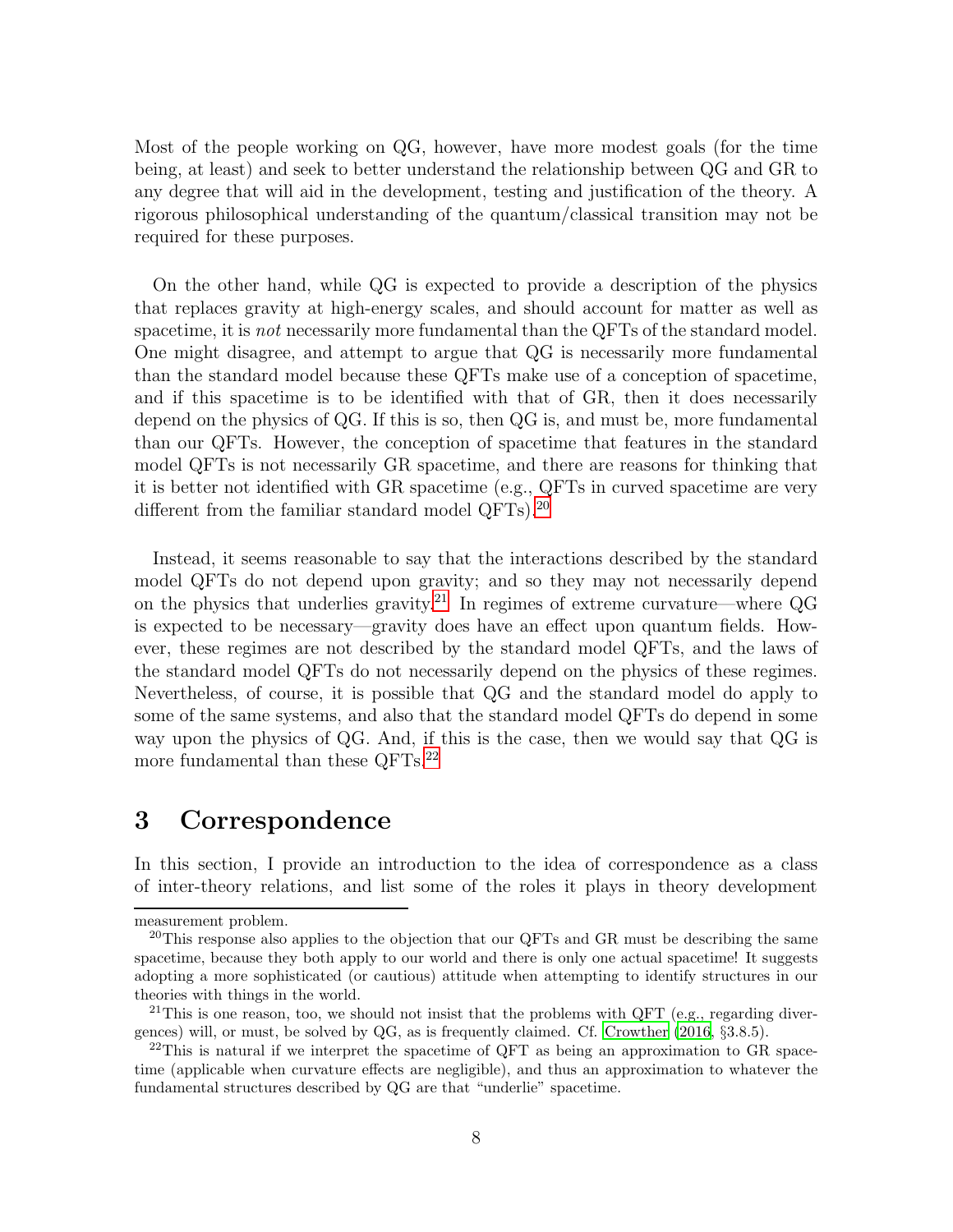and justification (which are then illustrated by examples in  $QG$ , §[3.1\)](#page-11-0).<sup>[23](#page-8-0)</sup> The idea of correspondence as a class of inter-theory relations is most familiar from the common understanding of the *correspondence principle*, which states, roughly, that quantum mechanics reduce to classical mechanics in the domain where the latter is successful.<sup>[24](#page-8-1)</sup> Thus, as this statement of the principle demonstrates, correspondence is typically un-derstood as what [Nickles \(1973\)](#page-30-5) calls "reduction<sub>2</sub>" (a.k.a the "physicist's sense of reduction"); as I describe in §[4,](#page-15-0) this notion involves a variety or approximation and limiting relations, and is aimed at demonstrating that a more-fundamental theory, M subsumes the entire domain of succcess of a less-fundamental theory, L. But, correspondence can also be understood more broadly, and it is the broader sense that I mean here. The limiting and approximation relations characteristic of reduction<sub>2</sub> can be used in the case of *any* overlap in the domains of *any* two theories (i.e., not just M and  $L$ ).

However, correspondence is not restricted to the approximation and limiting relations of reduction<sub>2</sub>: it encompasses an even wider variety of relations, as I explain shortly. Another distinguishing feature is that it is not an asymmetric relation, as reduction is, but can go in both directions between two theories. So, "correspondence" refers to any relationships that link two theories in the domains where both apply (i.e., provide successful descriptions), that establish (or are taken to establish, or are intended to establish) the compatibility of the two theories within these domains—i.e., that both theories approximately (i.e., including a small degree of error) have the same results in these domains. Here, I take "results" to include theoretical propositions as well as observational ones, and even "larger structures" such as derivations and explanations.[25](#page-8-2)

This statement of correspondence reveals the concept as tautological: Two theories that both successfully describe a given domain will necessarily be compatible within that domain, by definition. So, correspondence relations are of the most practical interest in the cases where the success of one theory within that domain has not been demonstrated. The relationships are then articulated in order to establish that the new theory does indeed successfully describe that domain, by virtue of standing in these particular relationships to a theory whose success here has been directly and thoroughly established. As such, correspondence is a "shortcut to results".

There is a concern, however, that correspondence relations may not be sufficient to fully and certainly establish what they are intended to (i.e., that the two theories yield all the same results in the relevant domain). Indeed, the point of correspondence is

<span id="page-8-0"></span> $23$ This connects with aims  $(1-4)$  listed in the Introduction.

<span id="page-8-1"></span><sup>&</sup>lt;sup>24</sup>The correspondence principle was famously proposed by Niels Bohr in the context of old quantum theory, yet the common understanding of the principle is most certainly not what Bohr meant by it [\(Bokulich](#page-27-5), [2014\)](#page-27-5).

<span id="page-8-2"></span><sup>&</sup>lt;sup>25</sup>Following [Butterfield & Isham \(2001,](#page-28-6) p. 79), but in a different context.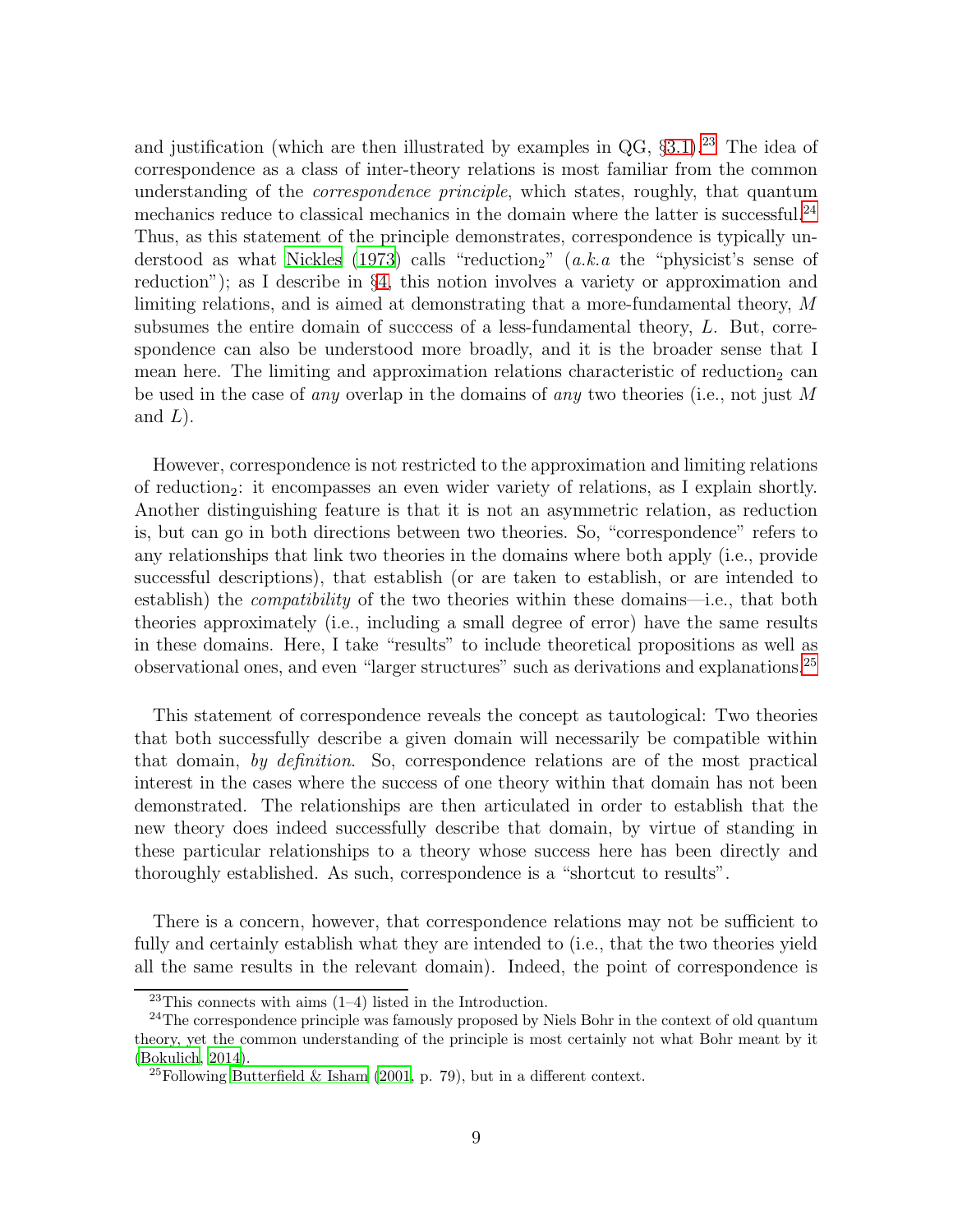as a shortcut to results—precisely to avoid having to derive all the results from the new theory in the old domain. Thus, there is an element of subjectivity involved in the practice of science here, in deciding when the correspondence relations articulated between two theories are enough to establish that the two theories are fully compatible in the relevant domain. Correspondence is taken to hold when the relationships demonstrated between two theories are sufficient that we (experts) are convinced that correspondence holds. To signify this, I state that correspondence is the ostensible compatibility of the two theories.

[Post \(1971\)](#page-30-6), and subsequent literature, speaks of the "generalised correspondence principle" (GCP), with various formulations (typically intended to apply only to the relationships between M and L theories). My formulation of the GCP is: Any two theories whose domains of success overlap must correspond to one another in those domains—i.e., at least one correspondence relation must obtain, sufficient that the two theories are ostensibly compatible in the overlap domains. Because we are no longer speaking just of more- and less-fundamental theories, I move to a more general notation, of  $N$  for "newer theory" (i.e., the theory in development, or the theory whose success in a given domain is unknown), and  $O$  for "older theory" (i.e., the established theory whose success here is known).

There are many different types of correspondence relations; [Hartmann \(2002\)](#page-29-3), for instance, describes seven distinct forms, in a list that is not supposed to be exhaustive. I do not reproduce them all here, but two well-known examples are: Numerical Correspondence, where  $N$  and  $O$  agree on the numerical values of some quantities, and Law (or Mathematical) Correspondence, where some laws, or other equations, from O also appear in N. A prominent form of correspondence that features in the development of QG (but does not appear on Hartmann's (2002) list) is one that may be termed Principle Correspondence, where  $N$  and  $O$  share some of the same key principles—although these may appear in different, but analogous, forms in O and N, as illustrated in  $\S 3.1$ .

Correspondence is typically thought of as a relation going from  $N$  to  $O$ , meaning that the new theory should satisfy constraints presented by the old theory. But correspondence is also used from O to N, as a means of inferring (parts of) N from O [\(Radder](#page-30-7), [1991](#page-30-7), 207). This way of using the GCP is explicitly heuristic, and does not strictly match definitions such as numerical or law correspondence—rather, it is an exploratory, "working" correspondence, used to discern something of the structure of N from current theories, including O. [\(Bokulich \(2008](#page-27-6)) also explores the important roles that this  $N$  to  $O$  direction of correspondence played in the development of quantum mechanics).

By virtue of demonstrating compatibility, there are many different roles that correspondence plays in physics. These may be classified into three main types: *heuristic*,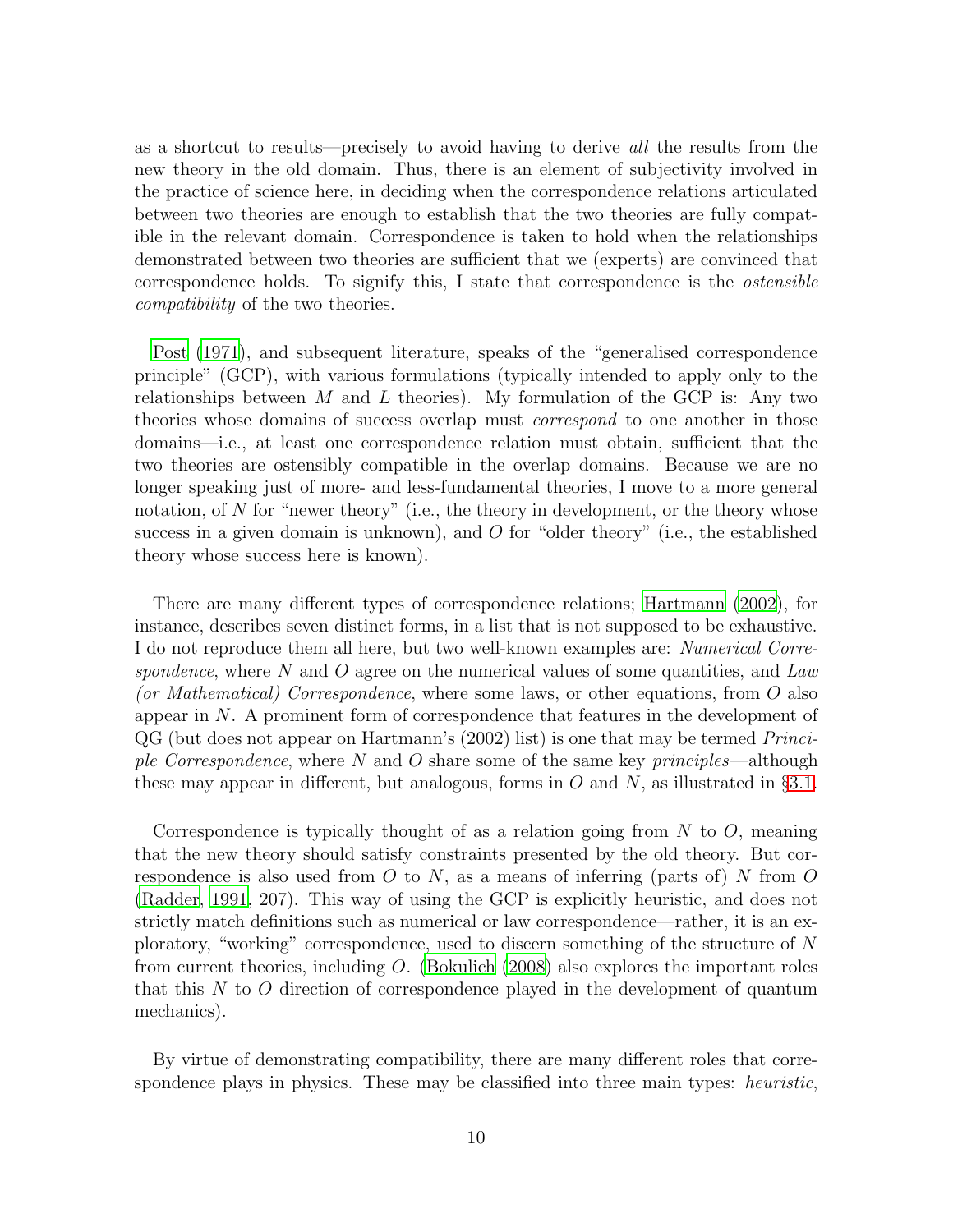justificatory, and efficient. These general categories correspond roughly to the three stages of science, respectively: theory *construction*, theory *acceptance*, and theory *use*. In this paper, I only discuss the first two categories, since these are the most relevant at this stage of QG research.<sup>[26](#page-10-0)</sup> In §[3.1,](#page-11-0) I briefly indicate how some of these roles are employed in the search for QG. Note that this list is just meant to give some indication of the variety of different ways in which correspondence is used—it is not the goal of this paper to undertake an in-depth analysis of each of these (and whether or not they can actually be achieved by any particular correspondence relations).

- 1. Heuristic. Roles of correspondence in theory construction or development of N. As [Radder \(1991\)](#page-30-7) states, and [Bokulich \(2008](#page-27-6)) explores in detail, these roles may be played by correspondence from the old theory,  $O$  to  $N$  (rather than the more familiar "from N to  $O$ "). Particular links between aspects of O and aspects of  $N$  (the theory in development), can, for instance, serve as:
	- (a) Guiding principles: Tentative guides, or aspirations, that may or may not feature in the final formulation of N.
	- (b) Postulates: Assumed as key features of N.
	- (c) "Data": Since  $O$  is successful, it can act analogously to empirical data for the new theory to be built around (this also features strongly in the "justificatory roles").
- 2. Justificatory. Roles of correspondence in theory acceptance; These roles are about legitimising the new theory,  $N$ , by appeal to the established theory,  $O$ . The diverse items on this list may be appealed to either, or both, as constraints  $(\#)$ , or means of confirmation (†). Constraints are *criteria of theory acceptance* (also referred to as "criteria of success", or "definitional" criteria), meaning that a new theory will not be accepted unless it satisfies these. Means of confirmation, on the other hand, are non-necessary, but desirable features that serve to increase credence in the theory.
	- (a) **Preservation of success:** N must be at least as successful as  $O$ . Compatibility ensures that the successes of  $O$  are not lost in the move to  $N$ ; Compatibility guards against (and so correspondence relations are invoked in order to minimise) "Kuhn-losses", which include losses in the ability to explain certain phenomena whose authenticity continues to be recognised, losses of scientific problems (a narrowing of the field of research), an increased specialisation and increased difficulty in communicating with out-siders.<sup>[27](#page-10-1)</sup> Correspondence relations may also be used to evaluate "acceptable" losses".  $\sharp$  i.e., N will not be accepted unless it satisfies this criterion of "preserving the success" of its predecessor.]

<sup>&</sup>lt;sup>26</sup>The efficiency roles are about justifying the continued use of the older theory, O, through its relationship to  $N$ ; or refining, or correcting  $O$  through its relationship to  $N$ .

<span id="page-10-1"></span><span id="page-10-0"></span> $27$ Definition from [Hoyningen-Huene \(1993,](#page-29-4) p. 260).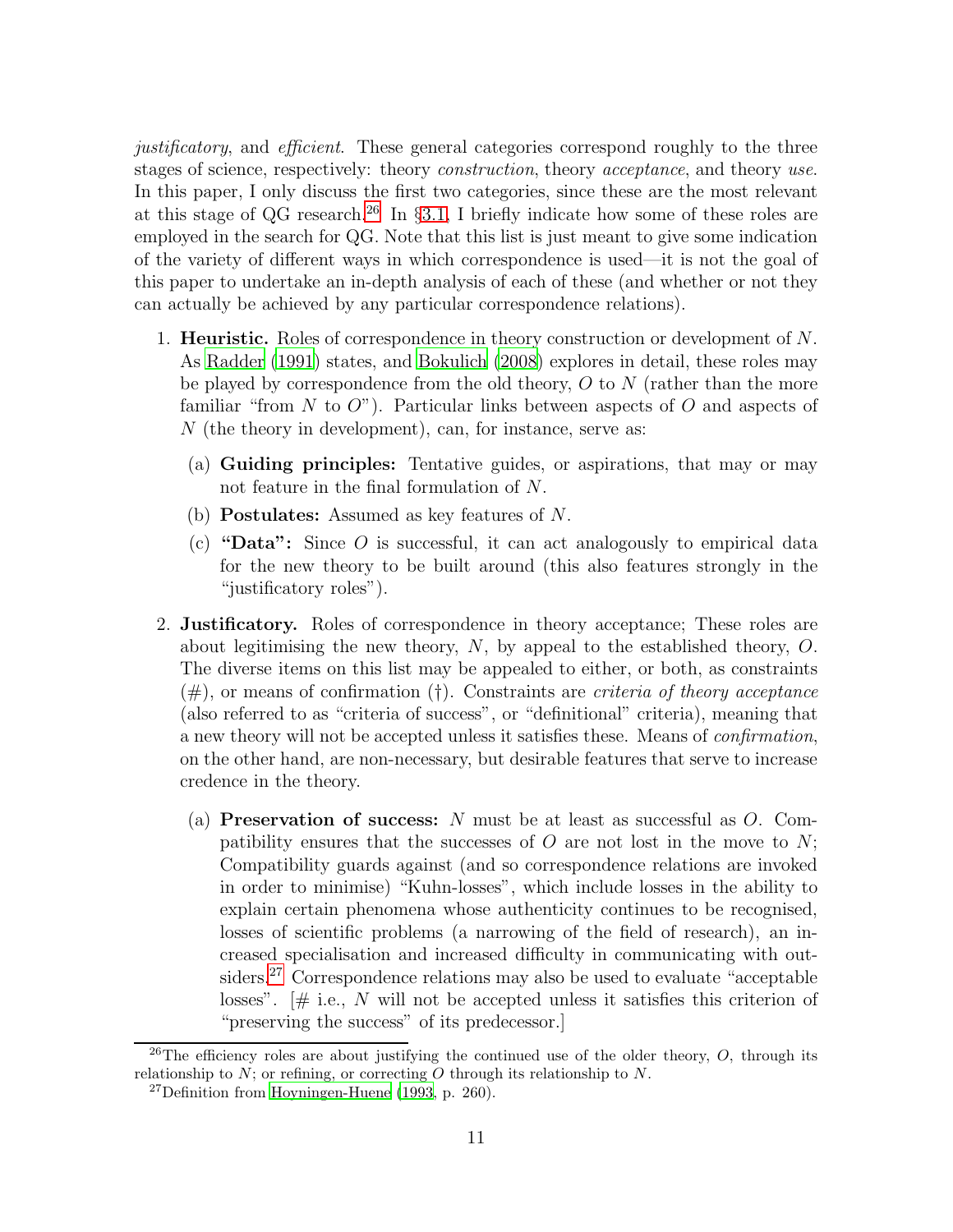- (b) **Explanation of success:** N should explain why O is as successful as it is. The old theory, from the perspective of the new theory, is (to some degree) incorrect, yet it is successful by virtue of being compatible with the new theory in the relevant domain. [#]
- $(c)$  **Identification:** Correspondence can help identify that N actually describes the same systems as  $O$ , but at different scales (or under different conditions). However, it does not standardly demonstrate that one theory is more fundamental than another. For this, reduction is required  $\S 4$ .  $\#$
- (d) **Problem-solving explanation:** N may explain, or "explain away", features of O that are problematic, or otherwise apparently stand in need of explanation. The solution to particular such problems may be set as part of the criteria of acceptance of  $N$  (i.e., in the definition of what would count as a successful theory of  $N$ ), or be unexpected successes of N that serve as additional evidence for its being correct. [# †]
- (e) Non-empirical confirmation: As [Dawid \(2013\)](#page-28-7) has claimed in his "metainductive argument", our credence in a theory  $N$  may be increased in virtue of its standing in particular relationships to established theories and frameworks; e.g., by N exemplifying some key features of  $O$ ; empirical evidence for the other theories can indirectly also support N.  $\lbrack \dagger \rbrack$
- (f) "Predictions": Since O is successful, N unexpectedly recovering particular aspects of  $O$  in the relevant domain, can be viewed as support for  $N$ . In order for these "predictions" to lend support for  $N$ , the recovered features of O should be those that are actually involved in O's success.<sup>[28](#page-11-1)</sup> [†]
- (g) Local beables: For a theory lacking conceptions of space and time (and thus "local beables" [\(Bell, 1987](#page-27-7))), making contact with established spatiotemporal theories is one means of deriving local beables (Huggett  $&$  Wüthrich, [2013\)](#page-29-5).  $\sharp$  But, while the possession of local beables is a criterion of acceptance, correspondence is not a necessary means].
- (h) Empirical coherence: Experimental testing is necessarily carried out in space and time, so the means of testing a theory that says there is no space and time may undermine the reasons for believing the theory correct; correspondence with established spatiotemporal theories is one means of avoiding this problem of "empirical incoherence" (Huggett & Wüthrich, [2013\)](#page-29-5). [# But, while empirical coherence is a criterion of acceptance, correspondence is not a necessary means].

### <span id="page-11-0"></span>3.1 Correspondence in quantum gravity

While many of these heuristic and justificatory roles are also played by novel experimental data and empirical predictions of the new theory, such data and testable predictions

<span id="page-11-1"></span> $^{28}I$  use scare quotes because these are not actually predictions, but postdictions!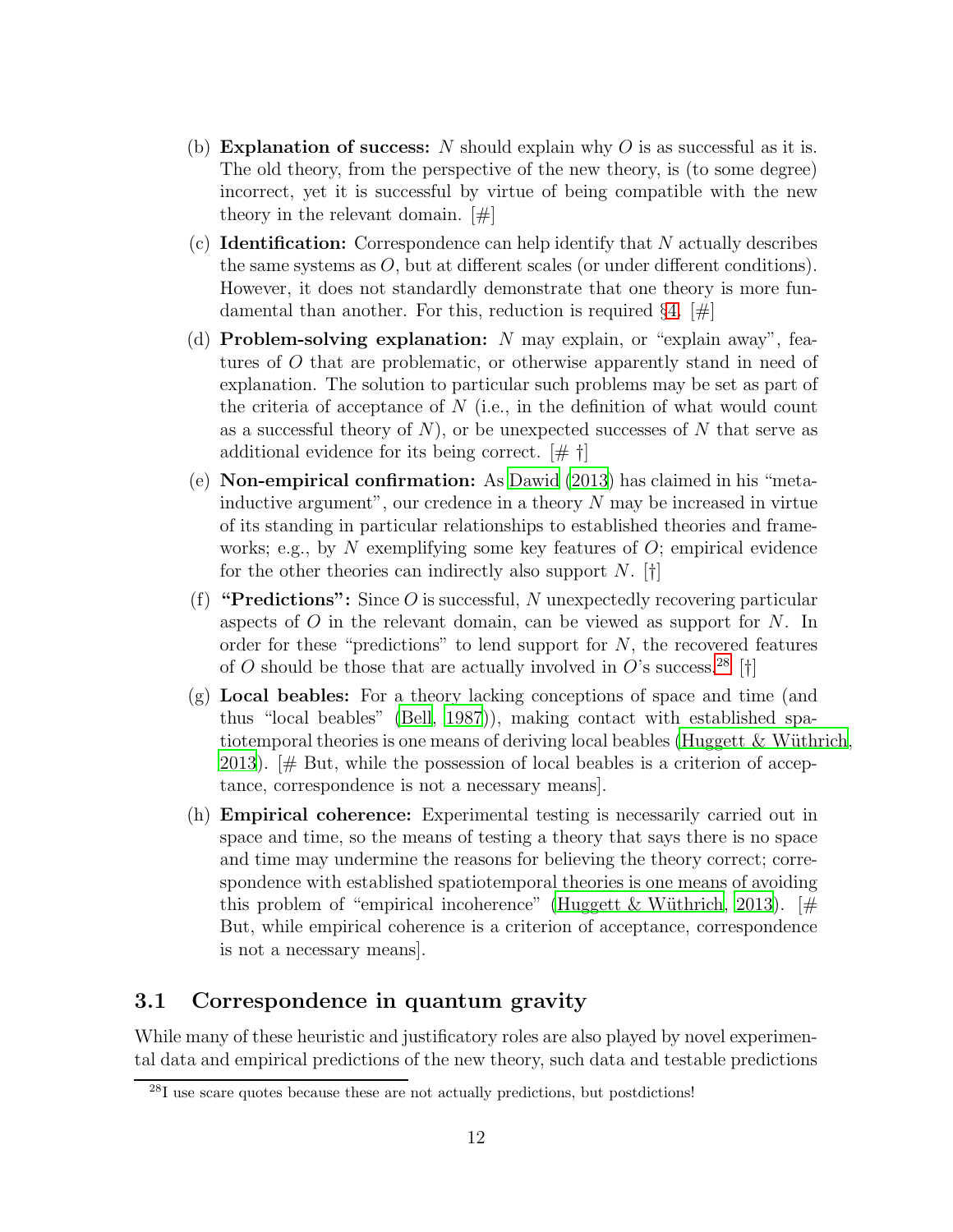are notoriously lacking in the search for QG. Thus, these features of correspondence are especially significant in this context. The most obvious example of the heuristic roles is the number of approaches that take GR as a "starting point" for their exploration, and work forward from there ("from O to  $N$ ")—for instance, quantised GR approaches, and other approaches based on the path-integral methods, such as causal dynamical triangulations.

The role of background independence in LQG is a good example of a heuristic guiding principle (1.a) being used in the development of the theory. The approach prides itself on doing justice to what its proponents recognise as one of the key principles of GR background independence—and it is often contrasted against string theory, which seems to favour the picture of QFT over the insights of  $GR.^{29}$  $GR.^{29}$  $GR.^{29}$  [Rovelli \(2004,](#page-30-8) §1.1.3) describes GR as having elevated spacetime from a fixed background structure to a dynamical field, so that—figuratively speaking—there are no longer entities "living on spacetime", but rather a collection of fields "living on one another". This is (one aspect of) the general notion of background independence that LQG seeks to preserve.

As [Rovelli \(2004](#page-30-8), §1.2.1) goes on to explain, the implementation of a notion of background independence in LQG actually helped solve the problems with loop states of being "too singular" and "too many". Previously, defining loop states with respect to a background structure meant that an infinitesimal change produced a new state, and thus there were a continuum of states, and no basis for a separable Hilbert space for the theory. By instead defining the loop states with respect to other loops, and having them "live on one another", these problems disappear, and the loop states become viable as a basis for a separable Hilbert space. The successful implementation of background independence in this way thus contributed to the progress of theory's development. The principle—having already been shown to be successful through its featuring in GR—is again vindicated. LQG, in turn, enjoys some increase in its credence, in virtue of also successfully featuring this principle in an essential way—and thus provides also an example of the "non-empirical confirmation" role of correspondence (2.e).

The correspondence relation here is what I called "principle correspondence" (§[3\)](#page-7-0). It plays the same heuristic and justificatory roles in other approaches to QG—including causal set theory, where the key principle is Lorentz invariance. This principle is not only an essential feature of special relativity (SR) and GR—and thus well-supported given the success of these theories—but is well-confirmed independently through experiments. Any violations of it, even at the Planck scale, must be very tightly constrained

<span id="page-12-0"></span><sup>&</sup>lt;sup>29</sup>String theory is based on the covariant quantisation of gravity, which requires that the gravitational field be split into a sum of a "background" part, and a dynamical part (which is then quantised). This move puts the theory into the form of a QFT (although string theorists believe that the spacetime background they use in this procedure is ultimately composed of strings itself), and is rejected by LQG (e.g., [Rovelli, 2004](#page-30-8), §1.1.3–1.2.1).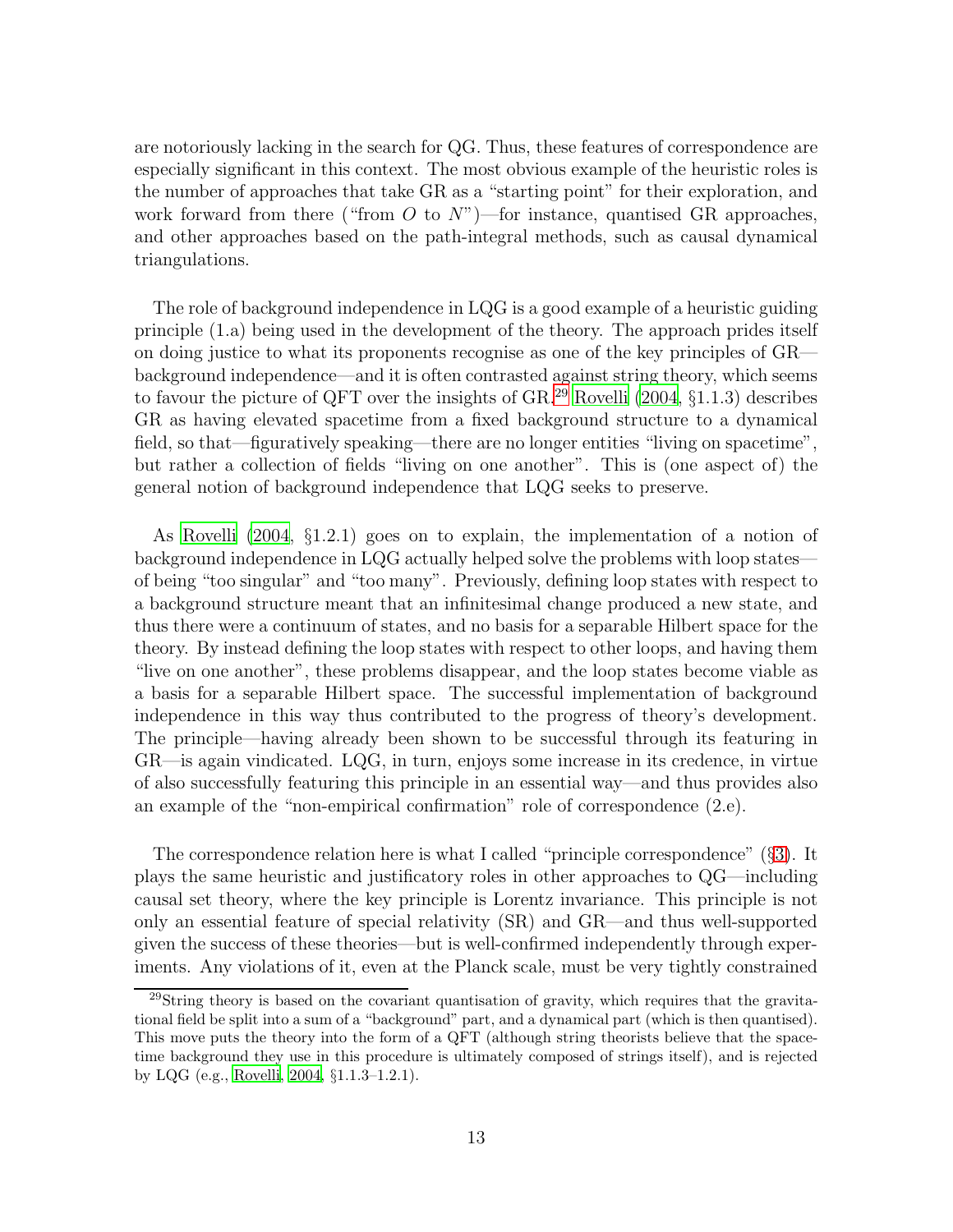so as to be indetectable.[30](#page-13-0) Lorentz invariance is thus a strong choice as a guiding principle  $(1.a)$ , postulate  $(1.b)$ , and "datum"  $(1.c)$  for  $QG$ ; in causal set theory, it is used in all three of these heuristic roles. It is accomplished in the theory through the random "sprinking" process by which causal sets are constructed, which ensures there is no preferred frame that results. The demonstration that Lorentz invariance can be preserved even in an approach to QG that describes discrete elements is one of the biggest achievements of causal set theory [\(Dowker et al.](#page-29-6), [2004;](#page-29-6) [Dowker, 2005](#page-29-7)). By featuring a key principle of previous successful theories, the implementation of Lorentz invariance in causal set theory thus serves also in the justificatory role of non-empirical confirmation (2.e). However, given the experimental evidence for Lorentz invariance, this correspondence may serve an even stronger role as support for the approach—i.e., it may count as empirical- as well as non-empirical confirmation.

As these examples show, successfully using correspondence from  $O$  to  $N$  in the heuristic role of theory-construction can also serve as part of theory-justification, even if such correspondence is "built in" by hand, rather than derived as a "prediction". However, having correspondence in this way is no guarantee of having it in the other direction (from  $N$  to  $O$ ), which is the "recovery" direction, and the one more strongly associated with theory-justification. Both LQG and causal set theory describe structures that correspond to spacetimes (these structures are originally constructed from spacetimes, i.e., heuristic,  $O$  to  $N$  correspondence), yet both approaches have difficulty recovering spacetime from the multitudes of other possible structures described by their theories. They each seek a dynamics that naturally "picks out" the structures in their theory that correspond to spacetimes in the appropriate domains.<sup>[31](#page-13-1)</sup>

The justificatory role of "preservation of success" (2.a) is difficult to evaluate at this stage in QG, and is potentially only demonstrable post-hoc, once we have a close-tofully-developed theory that is otherwise acceptable as a replacement for GR in the relevant domains. This is likely also true of "explanation of success" (2.b), although there are some indications of how it might work in QG. An example comes from one of the forms of correspondence in string theory: in order for the theory to be well-defined, the background spacetime containing the string must satisfy an equation that has the Einstein field equations (the central equations of GR) as a large-distance limit. If string theory replaces GR as a more-fundamental theory, then this correspondence may be appealed to in order to explain the success of GR: Even though GR is "incorrect" or, rather, approximate—in some sense, it works because it features, or approximates, some aspects of string theory. In other words, the idea is that GR is successful partly in virtue of employing the Einstein field equations in the appropriate domain. The shared importance of these equations is an example of "law correspondence" (§[3\)](#page-7-0).

<span id="page-13-0"></span> $30$ See, e.g., [Collins et al. \(2009\)](#page-28-8); [Liberati & Maccione \(2011](#page-29-8)).

<span id="page-13-1"></span> $31$ See, e.g., [Rovelli & Vidotto \(2014](#page-30-9)); Wüthrich (2017) and [Dowker \(2005](#page-29-7)); [Henson \(2009](#page-29-9)); Wüthrich [\(2012](#page-31-3)); [Sorkin \(2005](#page-30-10)).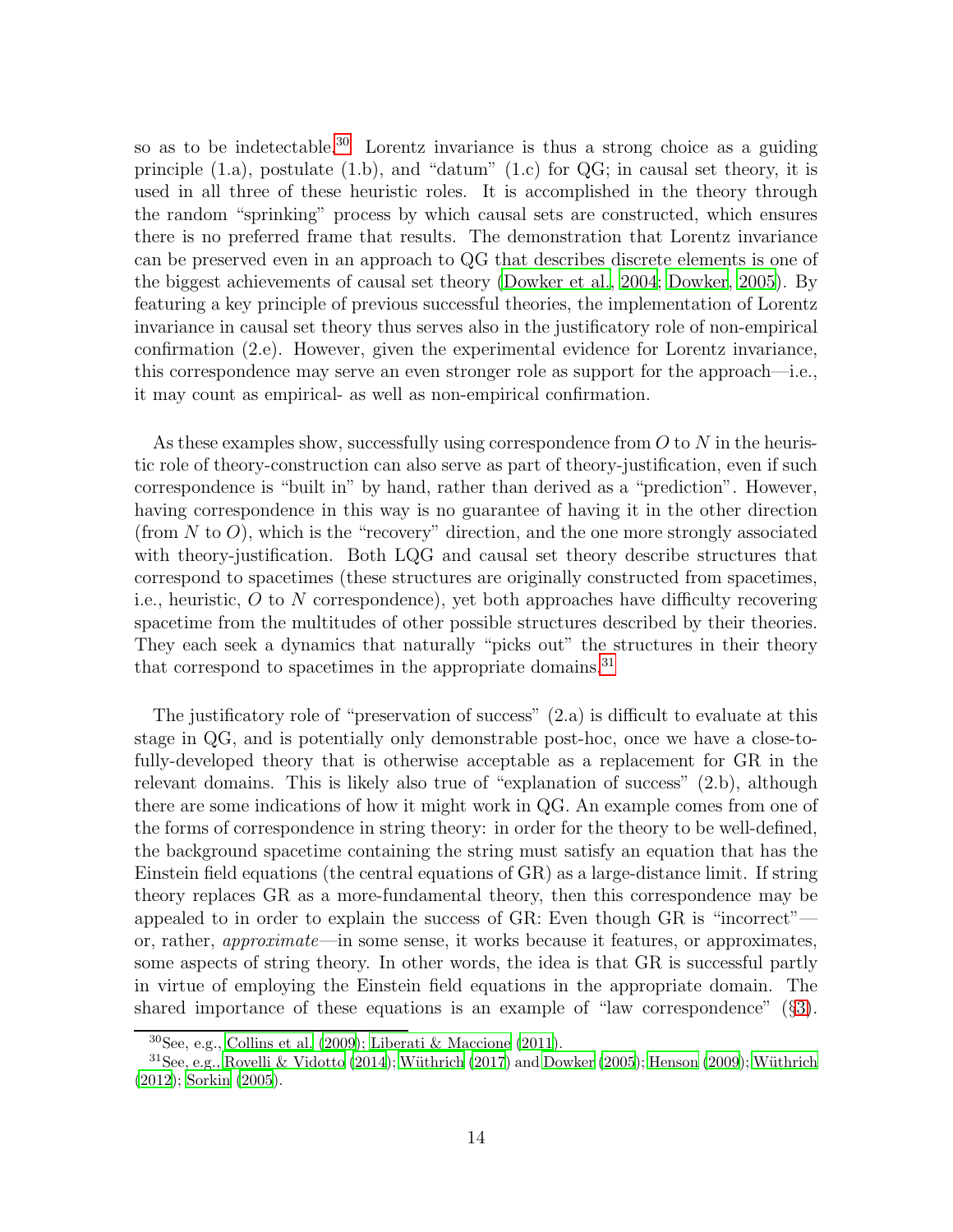[Huggett & Vistarini \(2015\)](#page-29-10) argue that the background metric field that features in the theory is composed of stringy excitations and, given that it satisfies the Einstein field equations, is to be identified with the gravitational field. Hence, this correspondence also plays the "identificatory role" (2.c), which is a justification of the theory through the demonstration that it satisfies one of the criteria of QG—being that it also describes the same systems as GR (this is important in discussing reduction, §[4.1\)](#page-18-0).

An example of the "problem-solving explanatory" role (2.d), is the goal of singularity resolution—which (depending on the approach under consideration) may be set as  $[\#]$ a criterion of success of QG (i.e., a necessary requirement of the theory), or just serve as [†] a means of confirmation (i.e., an "added bonus" of an otherwise-acceptable theory, and additional evidence of its correctness). The idea is that some singularities of GR stand in need of either explanation or resolution, and some approaches to QG aim to acheive this—for instance, string theory, and loop quantum cosmology. An example of a correspondence acting as a "prediction"  $(2.f)$  is the recovery of the correct spacetime dimension—in accordance with SR and GR, in the appropriate domains—by CDT [\(Ambjørn et al., 2004\)](#page-27-8). This is a form of "numerical correspondence"; it lends support for the approach, given that the the dimension of spacetime in SR and GR is likely involved in the success of these theories and their descriptions of spacetime in the regimes where they apply.

In regards to  $(2,g)$  and  $(2,h)$ : correspondence relations may be used to solve the problems of establishing "local beables" and "empirical coherence" for a theory of QG if it does not feature any notions of space and time. "Local beables" is, [Huggett & W¨uthrich](#page-29-5) [\(2013](#page-29-5)) explain, a concept of John Bell, who meant it to refer to the things that we take to be real, and which are definitely associated with particular spacetime regions. The issue is that a theory without local beables is not only apparently unable to be experimentally verified (since our experiments necessarily only involve local beables), but that it may be empirically incoherent: its means of verification may undermine the reasons for believing it correct. Huggett & Wüthrich (2013), however, show how—for a variety of QG approaches—one can potentially derive local beables, and thus avoid the challenge of empirical incoherence. In some cases, this is done by establishing correspondence relations with GR, but in others it is not necessary to make contact with full GR spacetime in order to find a notion of local beables (and so correspondence is not necessarily required for these two roles).

Finally, I briefly mention the idea of duality. Perhaps confusingly, duality sometimes also goes by the name of "correspondence" (after the AdS/CFT correspondence, or Maldecena conjecture), although it is a different concept. In the introduction to their recent special issue on the topic, [Castellani & Rickles \(2017\)](#page-28-9) characterise duality as a type of symmetry, but one that relates different theories, or very different regimes of a single theory. A pair of theories is said to be *dual* when they are theoretically equivalent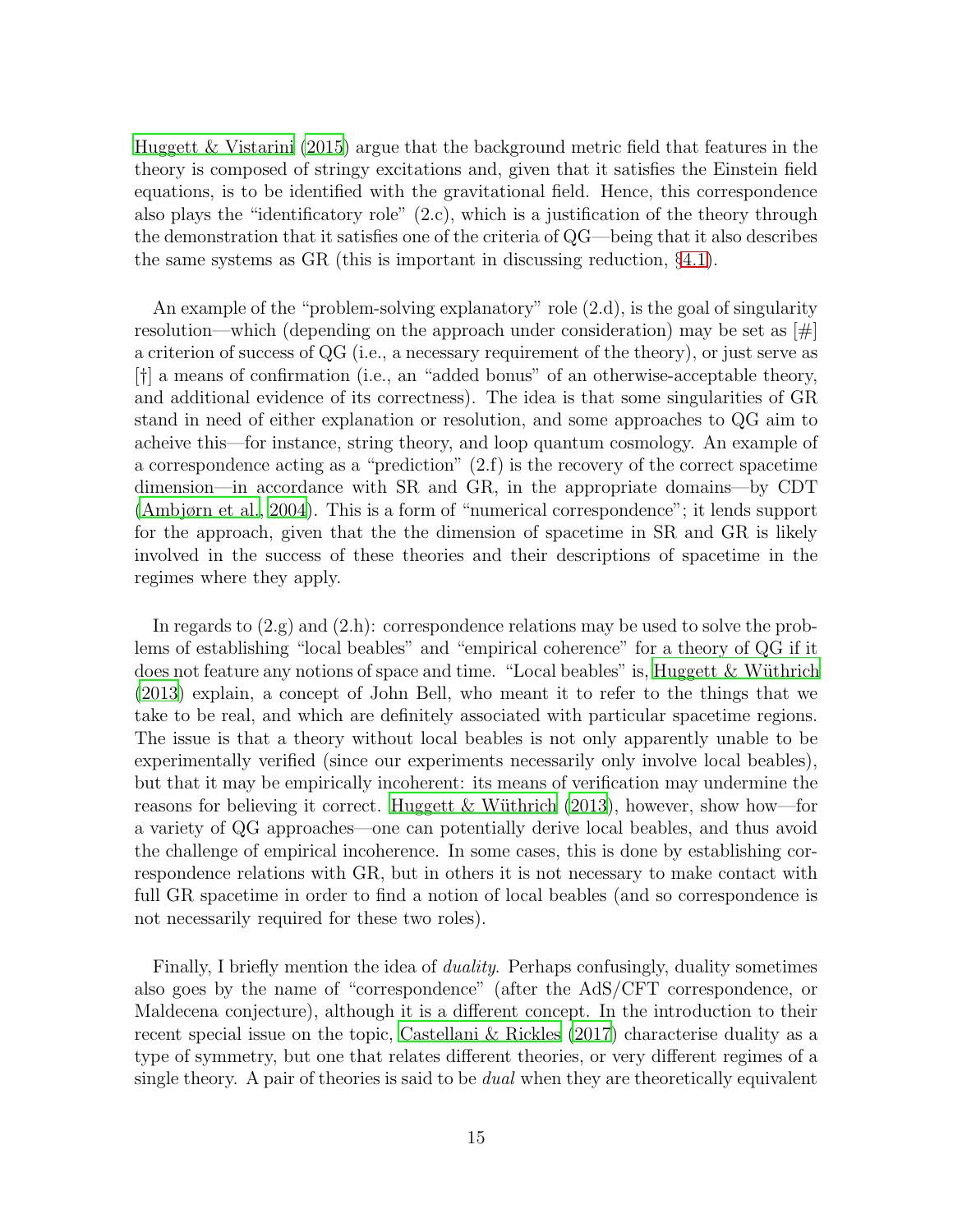(which may be characterised as there being an isomorphism between the models of the two theories). There are numerous examples of dualities in QG, particularly in string theory.<sup>[32](#page-15-1)</sup> I cannot adequately explore these here, except to say that duality may be understood as a special case of (what I here call) correspondence—where the domains of overlap between the two theories comprises the entire domains of each (or, we could say  $33$  that the correspondence consists in an isomorphism between the physical structures of two models of the different theories).

## <span id="page-15-0"></span>4 Reduction

I adopt Rosaler's (2017, §2) useful distinction between conceptions of reduction and approaches to reduction: a conception of reduction is a particular meaning that one attaches to the word "reduction", while an approach to reduction is a particular strategy for showing that some given conception of reduction holds. There are two main accounts of reduction—which can each either be understood as conceptions of reduction or approaches to reduction—the "philosopher's account" and the "physicist's account" (note that these are standardly-employed, contrastive labels only, and not intended to characterise the views of all physicists or all philosophers). [Nickles](#page-30-5) [\(1973\)](#page-30-5) calls the former reduction<sub>1</sub>, and the latter reduction<sub>2</sub>. Reduction<sub>1</sub> is, roughly, the idea that the laws of the less-fundamental theory,  $L$ , can be deduced from those of the morefundamental theory, M. It is exemplified by Nagel-Schaffner reduction (after [Nagel](#page-30-11) [\(1961](#page-30-11)) and [Schaffner \(1976](#page-30-12))), which states that L reduces to M only if there is a corrected version,  $L^*$ , such that (Schaffner, 1976, p. 618):

- 1. The primitive terms of  $L^*$  are associated via bridge laws with various terms of  $M$ .
- 2.  $L^*$  is derivable from M when it is supplemented with the bridge laws specified in 1.
- 3.  $L^*$  corrects  $L$  in that it makes more accurate predictions than  $S$  does.
- 4. L is explained by M in that L and  $L^*$  are strongly analogous to one another, and  $M$  indicates why  $L$  works as well as it does in its domain of validity.

Despite its difficulties, plus some objections and developments, it is fair to say that something like this sense of reduction<sub>1</sub> remains a common understanding of reduction in philosophy.[34](#page-15-3)

 $32$ Please refer to the papers in the aforementioned special issue. For philosophical introductions to string dualities, see, e.g., [Matsubara \(2013](#page-29-11)); [Rickles \(2011\)](#page-30-13).

<span id="page-15-2"></span><span id="page-15-1"></span><sup>33</sup>Thanks to an anonymous referee for suggesting this.

<span id="page-15-3"></span> $34$ See [Batterman \(2016\)](#page-27-9); [Butterfield \(2011a](#page-27-2)[,b](#page-28-3)); [Dizadji-Bahmani et al. \(2010\)](#page-28-10); [van Riel & Van Gulick \(2016\)](#page-31-4).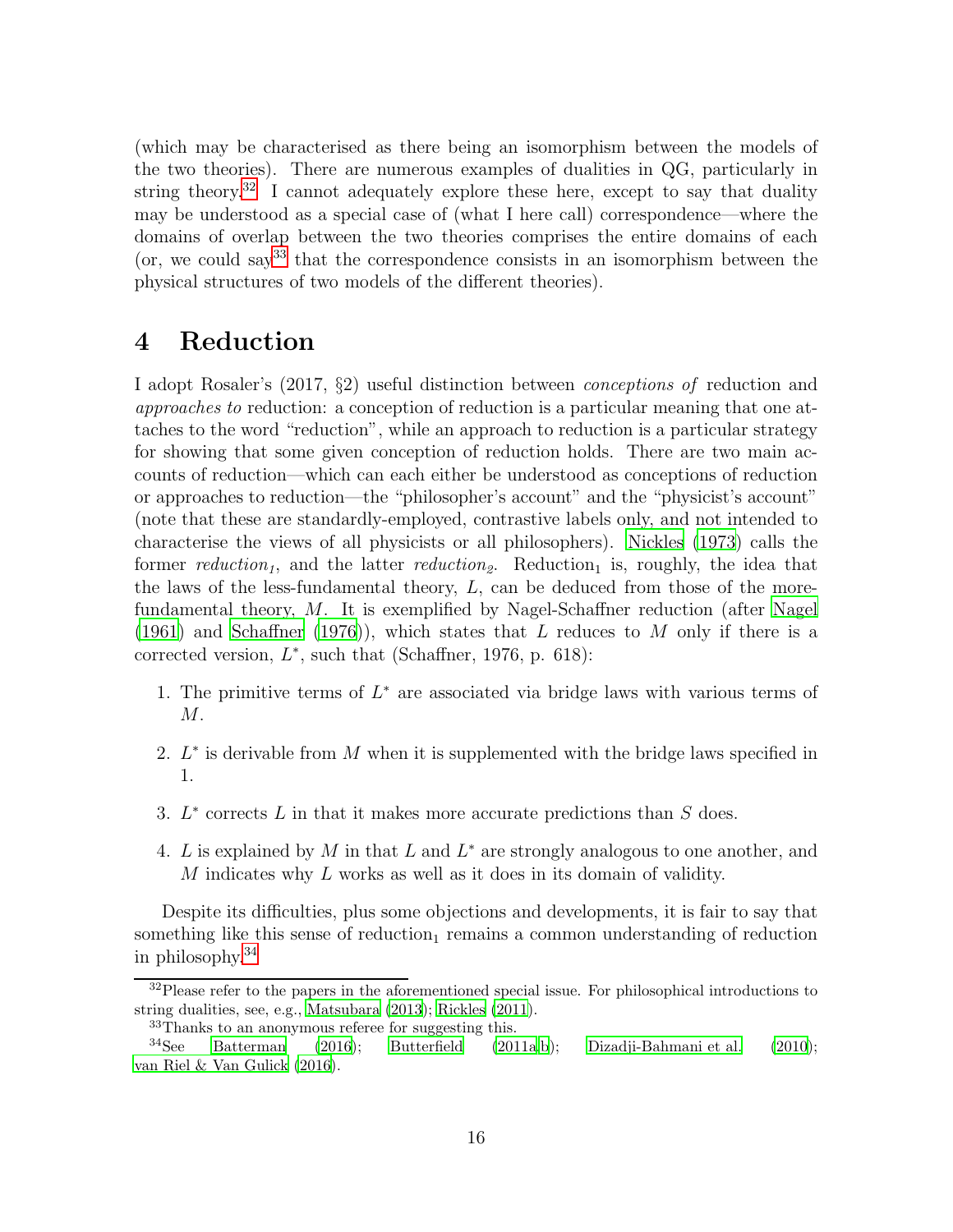$Reduction<sub>2</sub> holds that the more-fundamental theory, M reduces to the less-fundamental$ theory,  $L$  in the domains where  $L$  is known to be successful. Typically, reduction<sub>2</sub> is thought to involve a characteristic limiting relation, with the reduction<sub>2</sub> of SR to nonrelativistic classical mechanics in the limit of low velocities (i.e.  $v/c \rightarrow 0$ ) often cited as a paradigmatic case. However, while there is no general account of reduction<sub>2</sub>, it is clear that it "involves a varied collection of intertheoretic relations rather than a single, distinctive logical or mathematical relation" (Nickles, 1973, p. 185). The whole idea is much broader than reduction<sub>1</sub>, in that it is not restricted to logical derivation (including bridge laws); also, reduction<sub>2</sub> is much weaker than reduction<sub>1</sub>, in that it is not restricted to something like the the Nagel-Schaffner schema. Additionally, it is emphasised that, in the majority of cases, it is not the entirety of theory  $L$  that will be recovered by performing these operations, and neither will all the equations of M feature in the reduction<sub>2</sub>; rather, M and L usually stand for theory parts. As should already by clear from the discussion of correspondence,  $\S$ [3,](#page-7-0) the relations of reduction<sub>2</sub> are a subset of correspondence relations—those that go from  $N$  to  $O$  (and perhaps also including those that have no "directedness").

Rosaler (2017) takes both reduction<sub>1</sub> and reduction<sub>2</sub> as *approaches to* reduction, and the *conception of* reduction as *domain subsumption*—meaning that both reduction<sub>1</sub> and reduction<sub>2</sub> aim at demonstrating that all the physical phenomena successfully described by theory  $O$  are also, at least as successfully, described by theory  $N$  (following the "philosopher's convention", as Rosaler  $(2017)$  does, we would then say that O reduces to  $N$ ). A quirk of this conception of reduction, however, is that one theory subsuming the domain of another neither entails nor requires that one theory is more fundamental than the other (on the above definition of fundamentality,  $\S2$ )—i.e., there is no associated notion of *dependence*. Thus, taking reduction<sub>1</sub> and reduction<sub>2</sub> as approaches to domain subsumption, rather than conceptions of reduction in their own right, means saying that neither reduction<sub>1</sub> nor reduction<sub>2</sub> aims at demonstrating that one theory is more fundamental than another.<sup>[35](#page-16-0)</sup>

While this quirk is not necessarily a problem for the account of reduction, it does not square with the ways reduction is used in QG.[36](#page-16-1) Instead, in this context, it is more useful to understand the conception of reduction as  $reduction<sub>1</sub>$ , and to consider reduction<sub>2</sub> as

<span id="page-16-0"></span> $35$ If relative fundamentality was defined as the M having a broader domain than L (rather than the asymmetrical dependence definition adopted here), then the conception of reduction as domain subsumption could aim at establishing relative fundamentality. However, this would rule out some examples of theories with relatively-restricted domains that would otherwise nevertheless be considered relatively fundamental, e.g. standard model QFTs understood as individual theories, §[2.](#page-4-0)

<span id="page-16-1"></span><sup>36</sup>Rosaler (2017) develops a local, model-based account of reduction, and readers may be curious about the role of models as mediating between theory and phenomena in QG. This is the field of  $QG$  phenomenology, which may be conducted at the general level, or for specific approaches, e.g., LQG phenomenology. As yet, no philosophical work has been done on this, but see, [Amelino-Camelia](#page-27-10) [\(2005](#page-27-10)); [Liberati & Maccione \(2011](#page-29-8)).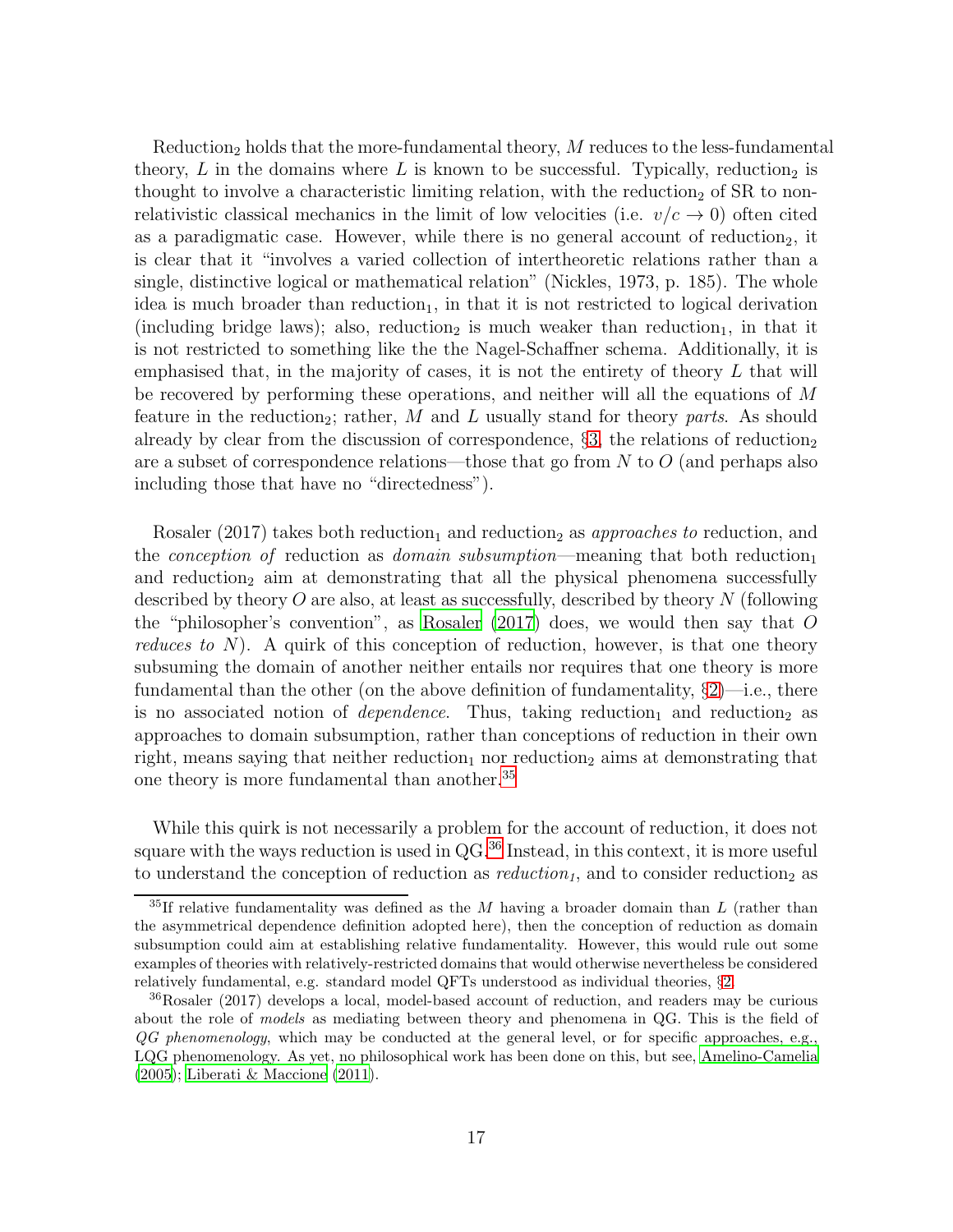an approach to evidencing the deducibility of theory O from theory  $N$ . Both reduction and reduction<sub>2</sub> still may be understood as aiming at domain subsumption on this account, because, if  $O$  is deducible from  $N$ , then  $N$  too describes all the phenomena that O does. But, importantly, taking reduction-instead of domain subsumptionas the conception of reduction means that these approaches can also be understood as aiming at demonstrating the relative fundamentality of  $N$  compared to  $O$ . This is because, presumably, if O can be deduced from  $N$ , then O may be said to be *dependent* upon  $N$  in some sense.

The correspondence relations, including the variety of limiting and approximation procedures, of reduction<sub>2</sub> may be interpreted as imperfect attempts toward demonstrating that O is deducible from  $N$ —these relations can be thought of as a "shortcut" to, or "stand-ins" for, logical deduction of a corrected version of  $O$  in the relevant domain from N. As such, again, there is an element of subjectivity involved, in deciding when the relations have been established sufficient that we are convinced that  $O$  is actually deducible from N in principle. (However, we may rightly question not only whether  $reduction<sub>1</sub> ever actually obtains in physics, but also the very meaningfulness of this$ "in principle" claim—as such, this aim of reduction<sub>2</sub> as an approach to reduction<sub>1</sub> may not actually be achievable). Recall that correspondence is a shortcut to demonstrating the compatibility (same results) of two theories in the domain where they both apply: domain subsumption is a special case of domain overlap, which comprises the entire domain<sup>[37](#page-17-0)</sup> of O—thus, reduction (henceforth taken to mean reduction<sub>2</sub> as an approach to reduction<sub>1</sub>) is also a special case of correspondence. It is an attempt to demonstrate that N reproduces all the successful results of  $O$ , through the articulation of various links to  $\overline{O}$  in the relevant domains, intended to evidence the "in principle deducibility" of O from N.

Because reduction shares the aim of demonstrating compatibility, it plays all the justificatory roles of correspondence  $(2.a-g)$  above; but, because it also aims to demonstrate that  $O$  can be deduced from  $N$  in principle, it plays one additional role:

2. (i) Demonstrating relative fundamentality: If O reduces to N (using the "philosopher's convention" of terminology), then the laws of  $O$  depend upon the physics of N.

One additional comment is required in regards to reduction. The subjective aspect of judging a putative reduction (i.e., when the correspondence relations between the two theories are sufficient that we are convinced that reduction<sub>1</sub> obtains in principle) leaves room for at least two different senses of emergence, understood as a failure of reduction. Physicists might accept a theory of QG, satisfied by the strength of the

<span id="page-17-0"></span> $37$ Again, recall that "domain" refers to *domain of success*; i.e., the set of systems/phenomena successfully described by the theory in question.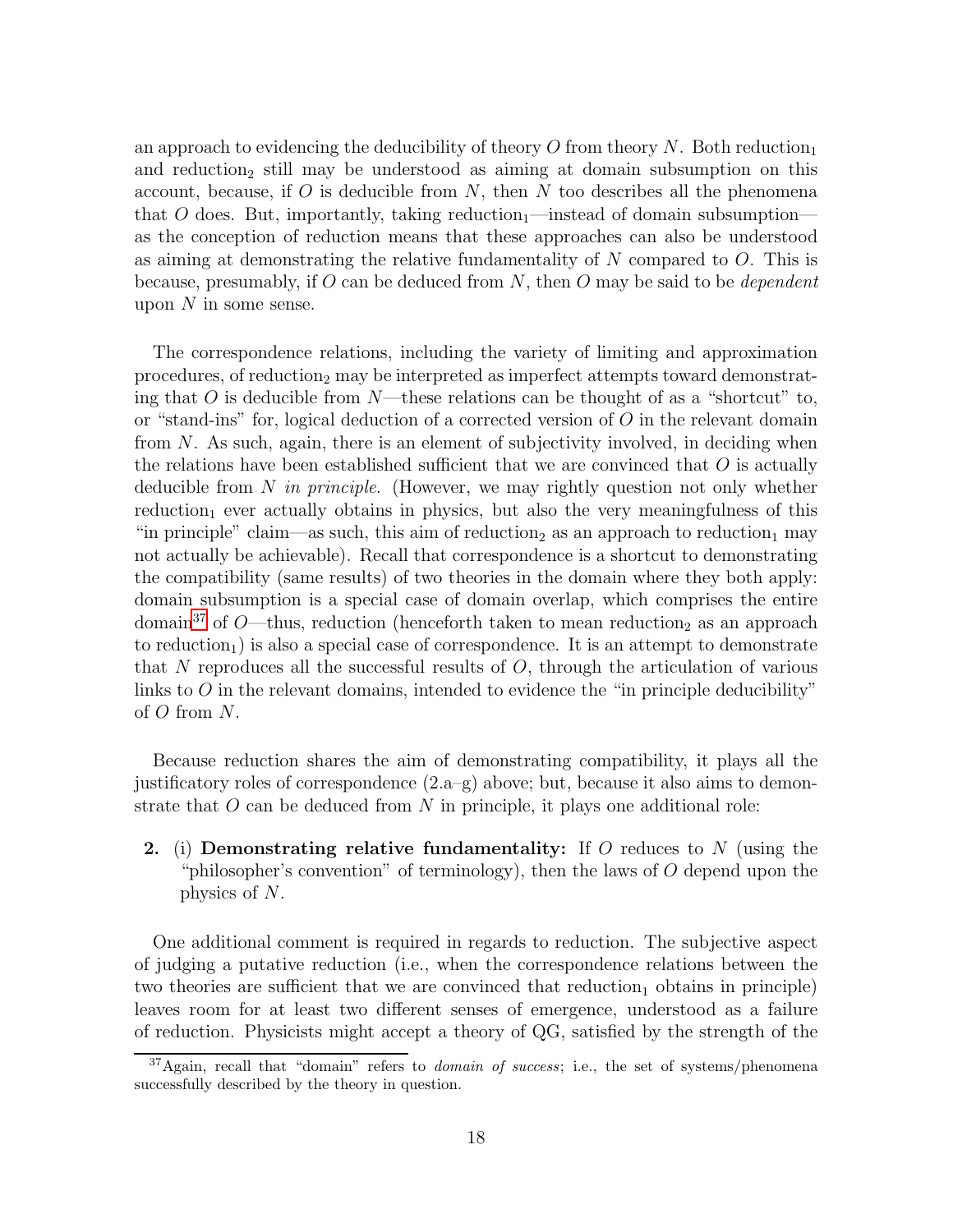correspondence relations between it and GR demonstrating that the physics it describes is responsible for gravitational phenomena. And yet, we, as philosophers, might still be unconvinced that the relations establish the "in principle deducibility" of GR (corrected version thereof, in relevant domain)—for instance, if a characteristic limiting relation is involved and is singular, or otherwise unrealistic. This failure of reduction in practice is the basis for an understanding of emergence; and its potentially signalling a failure in principle is yet another sense of emergence (discussed below, as strong emergence, §[5.2\)](#page-23-0). Neither of these are what I mean by emergence here. Although they are very interesting questions, unfortunately these ideas just cannot be meaningfully explored at this stage of QG research. The appropriate conception of emergence in QG is a positive one—based on the novelty and autonomy of the emergent physics rather than a failure of reduction in any sense (§[5\)](#page-19-0).

#### <span id="page-18-0"></span>4.1 Reduction in quantum gravity

By definition, QG is required to be a more fundamental theory than GR, and to subsume the domain of GR. This means that the physics described by QG is supposed to be responsible for the success of the laws of GR, and that QG also describes all of the systems/phenomena that GR does. Thus, GR must reduce to QG. The correspondence relations articulated between GR and particular approaches to QG—such as those mentioned in §[3.1—](#page-11-0)are all reflections of this fact. As explained above, these relations are intended to demonstrate that QG is compatible with GR in the domains of overlap of the two theories—which is supposed to be the entire domain of GR. Reduction, on the account given here, however, means that this compatibility obtains because GR (corrected version, in relevant domain) is in principle deducible (in the sense of  $reduction<sub>1</sub>$  from QG. This "in principle deducibility" is supposed to be demonstrated once the correspondence relations (of reduction<sub>2</sub>) between the two theories have been established sufficient to convince us that reduction<sub>1</sub> holds in principle (again, however, assuming the meaningfulness of such a statement). By virtue of this, these relations are able to play all of the roles listed in §[3](#page-7-0) for correspondence generally (although the heuristic roles are typically not played by the characteristic relations of reduction<sub>2</sub>, since these tend to go "from N to  $O$ ").

Additionally, some of the justificatory roles are strengthened by the relation between the two theories being one of reduction, rather than correspondence generally, because the notion of fundamentality is involved. For instance, the success of GR is explained (2.b) by its being an approximate, less-fundamental description of the morefundamental QG physics in the appropriate regime (rather than just being compatible with the other theory in this domain). And, not only can QG and GR be said to describe (some of) the same systems (as is achieved by correspondence generally, in the "identificatory role" 2.c), but we can say also that the physics of QG is responsible for the laws of GR, because GR is "in principle deducible" from QG. The correspondence relations so-far articulated between GR and particular approaches to QG, however, are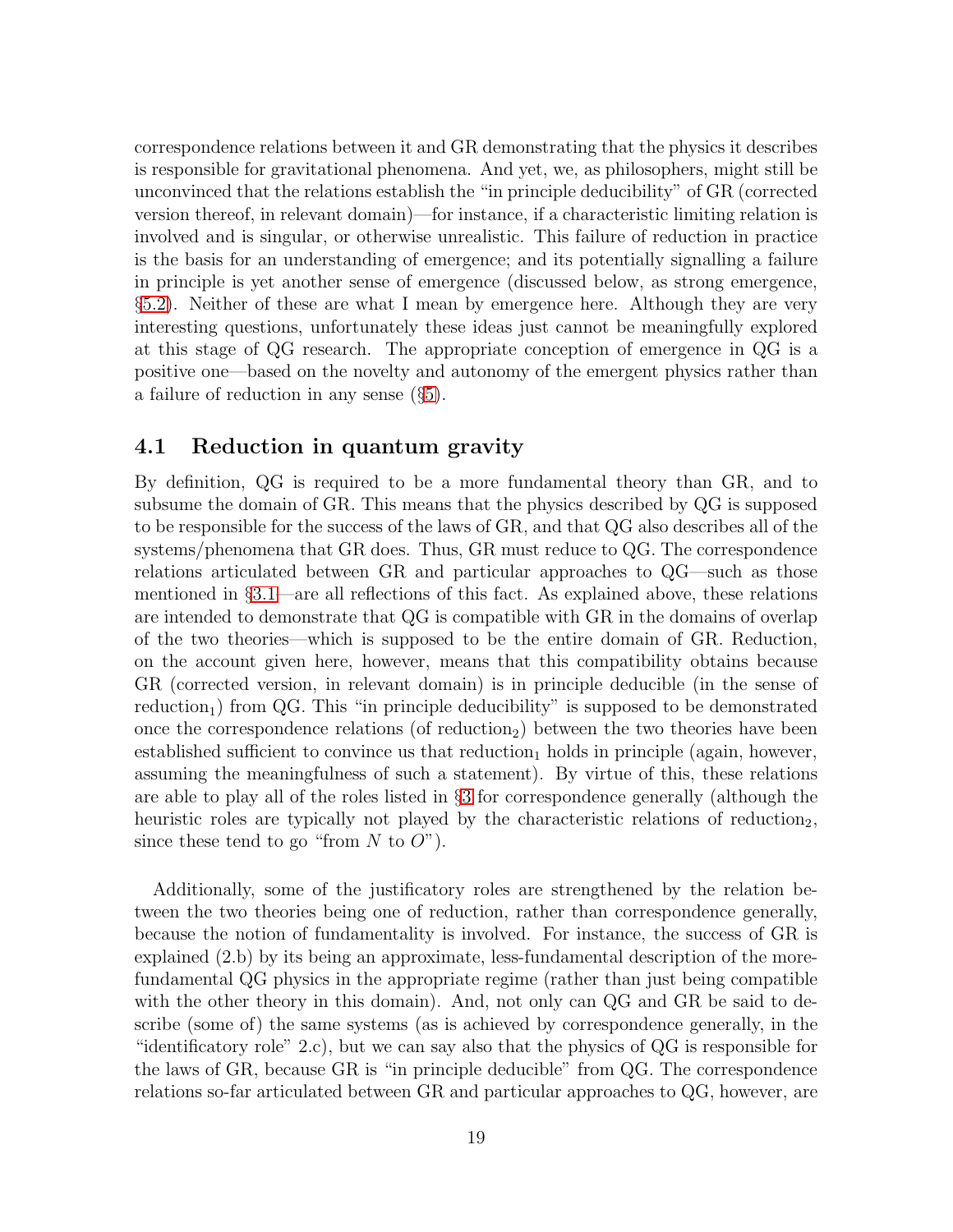not enough to establish that GR reduces to any particular approach; indeed, reduction is likely only demonstrable post-hoc, once we have a close-to-fully-developed theory of QG.

In regards to quantum theory: while it is possible that QG is more fundamental than the QFTs of the standard model  $(\S 2.1)$  $(\S 2.1)$ , it is not expected (by virtue of being QG) to subsume their domain, nor for these theories to be "derivable in principle" from QG. Thus, reduction is inapplicable in this case (unless further criteria are added to the definition of QG).

Before moving on, I mention the seminal work on the topic: [Butterfield & Isham](#page-28-0)  $(1999, 2001)$  $(1999, 2001)$  $(1999, 2001)$ , which explores reduction in order to understand emergence. Butterfield  $\&$  Isham [\(1999](#page-28-0), [2001](#page-28-6)) take emergence to be a "weaker alternative to reduction" that they find is not captured by the formal notion of supervenience, and take reduction as an intuitive notion which they show is not captured by definitional extension, nor by accounts such as Nagel's, which rely on definitional extension. Instead, Butterfield and Isham (1999) paint a "heterogeneous picture of emergence" (p. 125), and ask us to "bear in mind the variety of ways that theories can be related: in particular, with one theory being in some sense a limit of the other, or an approximation to it" (p. 115). We can read [Butterfield & Isham \(1999,](#page-28-0)  $\S$ 2) as establishing that a particular *approach to* reduction, being reduction<sub>1</sub>, is sometimes too weak and sometimes too strong for capturing the authors' conception of reduction (which itself is not specified). I do not share their intuitive notion of emergence as being a weaker alternative to reduction—rather, I take it to be a notion that is resolutely distinct from, yet nevertheless stronger than, reduction, as I discuss in  $\S5^{38}$  $\S5^{38}$  $\S5^{38}$  Instead, what [Butterfield & Isham \(1999](#page-28-0)) takes as "emergence" is—I argue—more akin (if not equivalent) to reduction<sub>2</sub>: a weaker, broader alternative to reduction<sub>1</sub>, that involves a variety of limiting and approximation procedures, and which resists a general definition because of its heterogeneous nature.

### <span id="page-19-0"></span>5 Emergence

As mentioned above  $(\S1)$  $(\S1)$ , the literature on "emergence" in QG uses the term to refer to three main things: a generic, asymmetric inter-theory relation; as something akin to reduction (indicating the "recovery" of GR from QG); and as a means of understanding the novelty and robustness of GR compared to QG. While these are not incompatible, they should be distinguished, as they usefully refer to distinct ideas, and play different roles in QG. The second notion, I maintain, is better understood as reduction or correspondence, rather than emergence. It is the third notion that I here advocate as

<span id="page-19-1"></span><sup>38</sup>In later work, Butterfield (2011a,b) argues that emergence and reduction are distinct relations, and independent of one another (rather than being stronger or weaker variants of the same type of inter-theory relation).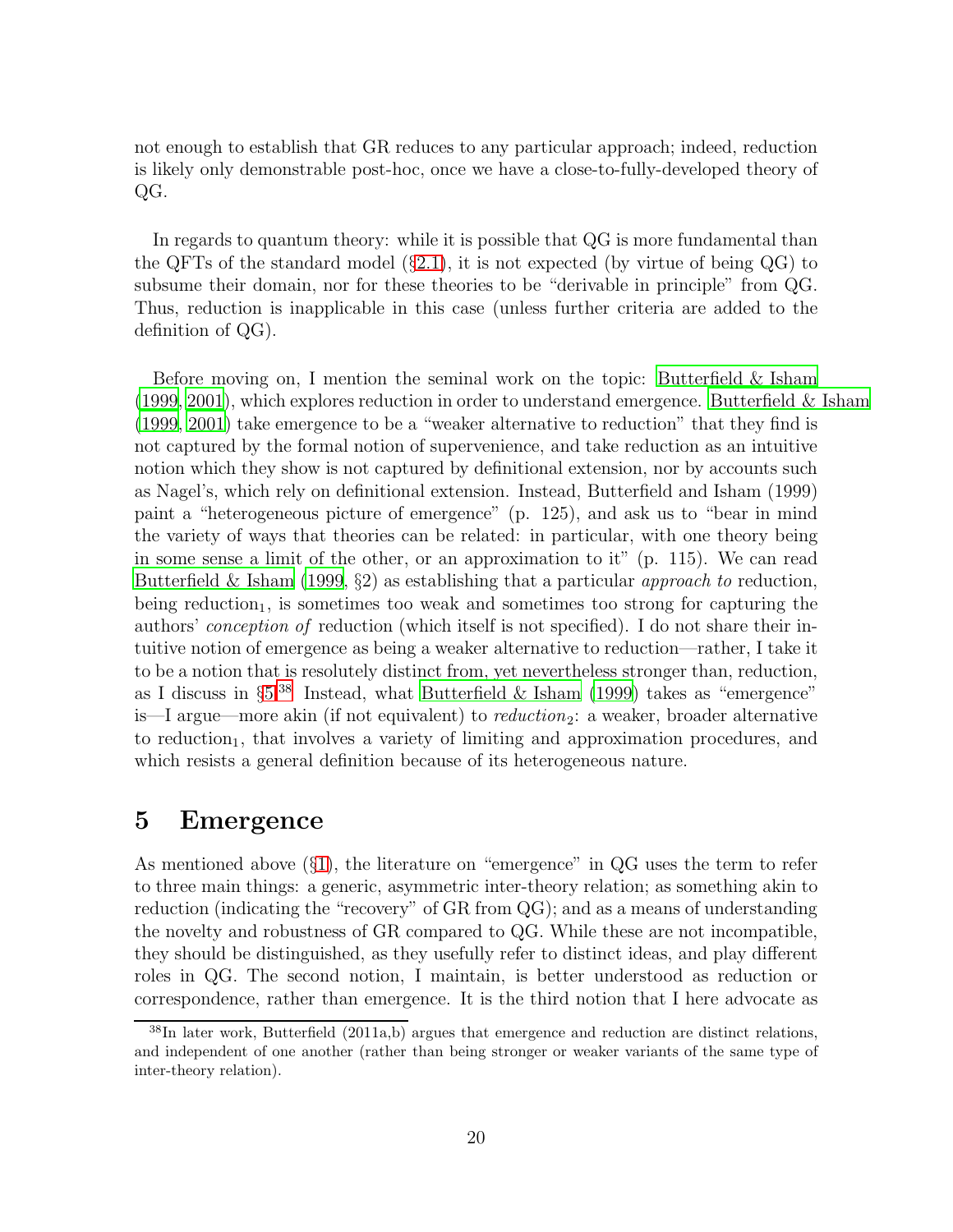the *conception of* emergence in  $QG<sup>39</sup>$  $QG<sup>39</sup>$  $QG<sup>39</sup>$  It fits with the two general conditions that are routinely taken, in philosophy, to characterise emergence in science, which are:

Dependence Emergent phenomena are dependent on, constituted by, generated by, underlying processes.

Independence Emergent phenomena are autonomous from underlying processes.

Where the notion of "dependence" that features in the first condition, and the "autonomy" that features in the second, vary from case to case. In QG, the dependence claim is provided by the idea of *relative fundamentality* above,  $(\S_2)$  $(\S_2)$ , being characterised, essentially, as asymmetrical dependence. The independence condition is comprised of two claims (each necessary): that the emergent features are novel, and that they are robust, compared to the more-fundamental physics. So, a theory, E emerges from theory M (or set of theories  $M_{\alpha}$ ), if M provides a complete more fundamental description of S than E does (dependence), yet E is novel and robust compared to  $M$  (independence).

Recalling the definition of relative fundamentality, the dependence claim means that E depends on M, and not vice versa—i.e., that the laws of E supervene on the physics of  $M$ , and that they do so in virtue of the  $E$  physics being grounded in (metaphysically caused by) that of  $M$ . The idea of novelty means that  $E$  and  $M$  are suitably distinct: there are features of E that are not features of  $M$ , which cannot be exhibited by—or clearly expressed in terms of—the more fundamental physics. That is, there are striking differences between the two levels of description, requiring the use of different degrees of freedom. The robustness of the emergent physics means that it is largely impervious to changes in the details of the more fundamental physics. Note that the ideas of emergence and reduction are not incompatible.<sup>[40](#page-20-1)</sup> In fact, because the "dependence" (relative fundamentality) required for identifying cases of emergence may be established by reduction (§[4\)](#page-15-0), the relations often go together—this is likely to be the case in QG, given the role of reduction in defining the theory. Also, the novelty and robustness aspects of emergence can sometimes be explained by reduction, through the use of the various limiting, approximation, and other correspondence relations it employs. The fact that the emergent features may be explained through reduction or correspondence relations does not in any way diminish their status as emergent entities.

These ideas of dependence, novelty and robustness that feature in the conception of emergence are rough as they stand, and are to be more precisely filled-in by particular approaches to emergence. In the case of QG, the approaches to emergence are developed by considering particular QG programs, as discussed below (§[5.1\)](#page-21-0).

<sup>39</sup>Cf. [Butterfield \(2011a](#page-27-2)[,b](#page-28-3)); for additional arguments for this conception of emergence being useful in physics, see [Crowther \(2015](#page-28-4), [2016](#page-28-1)).

<span id="page-20-1"></span><span id="page-20-0"></span> $40$ See, [Butterfield \(2011b\)](#page-28-3); [Crowther \(2015](#page-28-4)).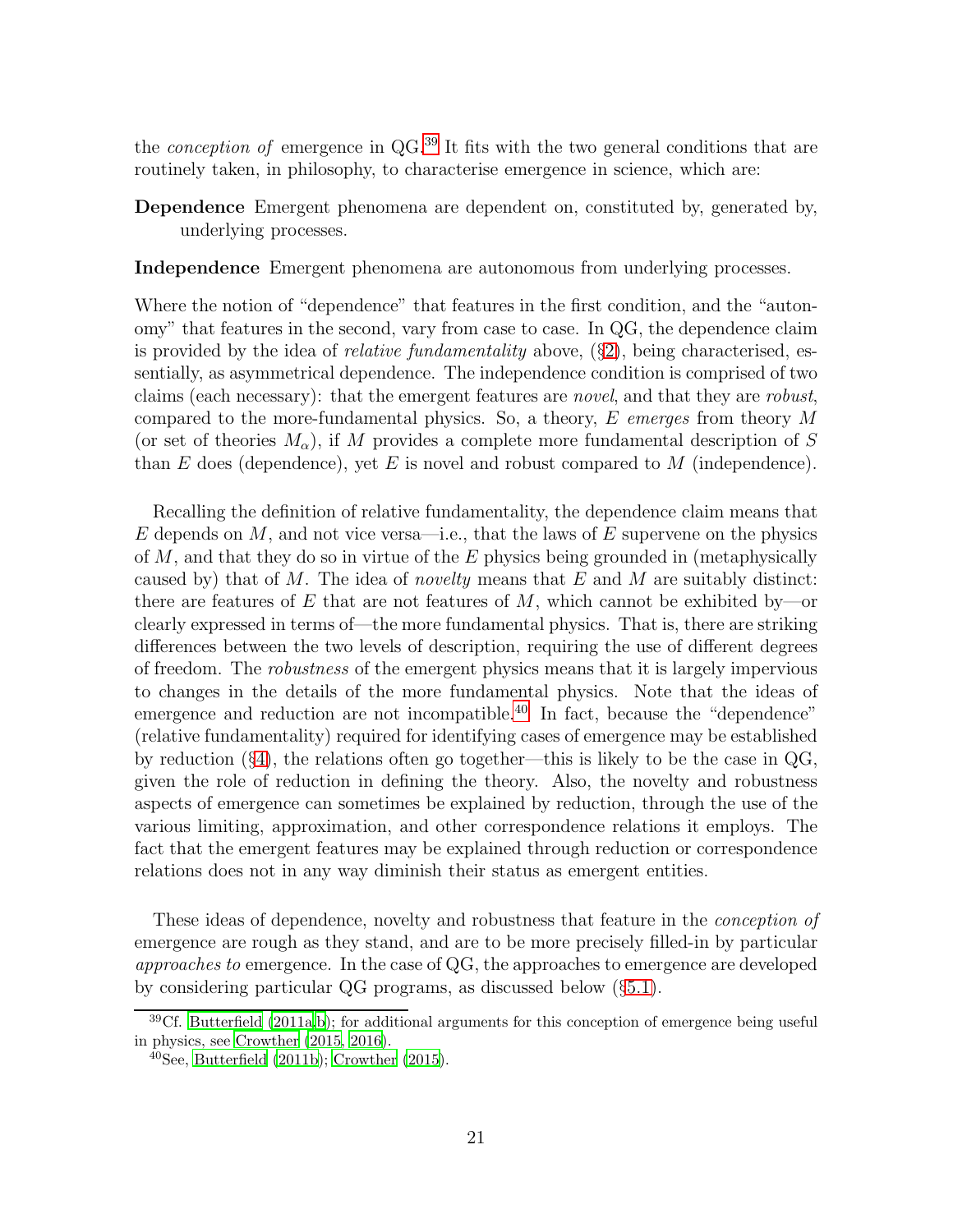Note that emergence is not the type of relation that can play a useful role in theory development. It does not establish a connection between the theories, but relies on there being one (i.e., dependence). So, even if it were taken as a criterion of acceptance, it does not allow one to "reverse engineer". Additionally, emergence obtaining between theories, when one theory is known and the other is being sought, is actually a hindrance to theory construction (or "discovery"), thanks to the autonomy condition of emergence. This means that the details of the underlying theory are obscured (if the emergent theory is known, but a more fundamental theory is being sought), and that the relevant aspects of the more fundamental theory for the emergent theory may be difficult to identify and/or distill (in the case where the emergent theory is sought).

#### <span id="page-21-0"></span>5.1 Emergence in quantum gravity

Unlike reduction and correspondence, emergence does not have to hold in the context of QG: it is not part of the definition of the theory, nor is it necessary (or even useful) for heuristic and justificatory purposes. Nevertheless, in many approaches to QG there are indications for GR being novel and robust compared to these theories. Together with the correspondence relations beginning their attempts to establish the legitimacy of each of these approaches as more-fundamental theories than GR, we can see (if we squint our eyes) that there is evidence that the three ingredients of emergence are present. In this section, I will mostly speak of the approaches to QG as if they satisfied the conditions for being QG, and were accepted as being QG—while recognising, of course, that none of these approaches may actually ever do so, and if one did, then it may do so in a form that is quite removed from its current state.

One might think that there could also be general arguments for GR emerging from  $QG$ : the ways in which  $QG$  is (by definition) more fundamental than  $GR$  (§[2.1\)](#page-5-0) could potentially establish the requisite novelty and autonomy of GR compared to the morefundamental theory, QG. Such loose considerations, however, can be misleading and may not be particularly useful in the case of QG. In regards to novelty, for instance, the general idea is that "being quantum" and "being micro" descriptions of spacetime will ensure that QG is so radically distinct from GR that the novelty of the latter, compared to the exotic structures of the former, is virtually guaranteed. However, the structures described by QG need not be so alien. For instance, consider the asymptotic safety scenario [\(Niedermaier & Reuter](#page-30-15), [Niedermaier & Reuter;](#page-30-15) [Weinberg](#page-31-5), [2009\)](#page-31-5). This approach neither assumes, nor requires that the appropriate high-energy degrees of freedom are those of GR, but demonstrates the possibility that they nevertheless could be—i.e., asymptotic safety is a viable approach to QG, and it is not incompatible with this scenario that the familiar low-energy degrees of freedom of GR are retained at the high energy scales of QG. There are also semiclassical approaches to QG the life of which demonstrate, too, that QG does not necessarily depart so radically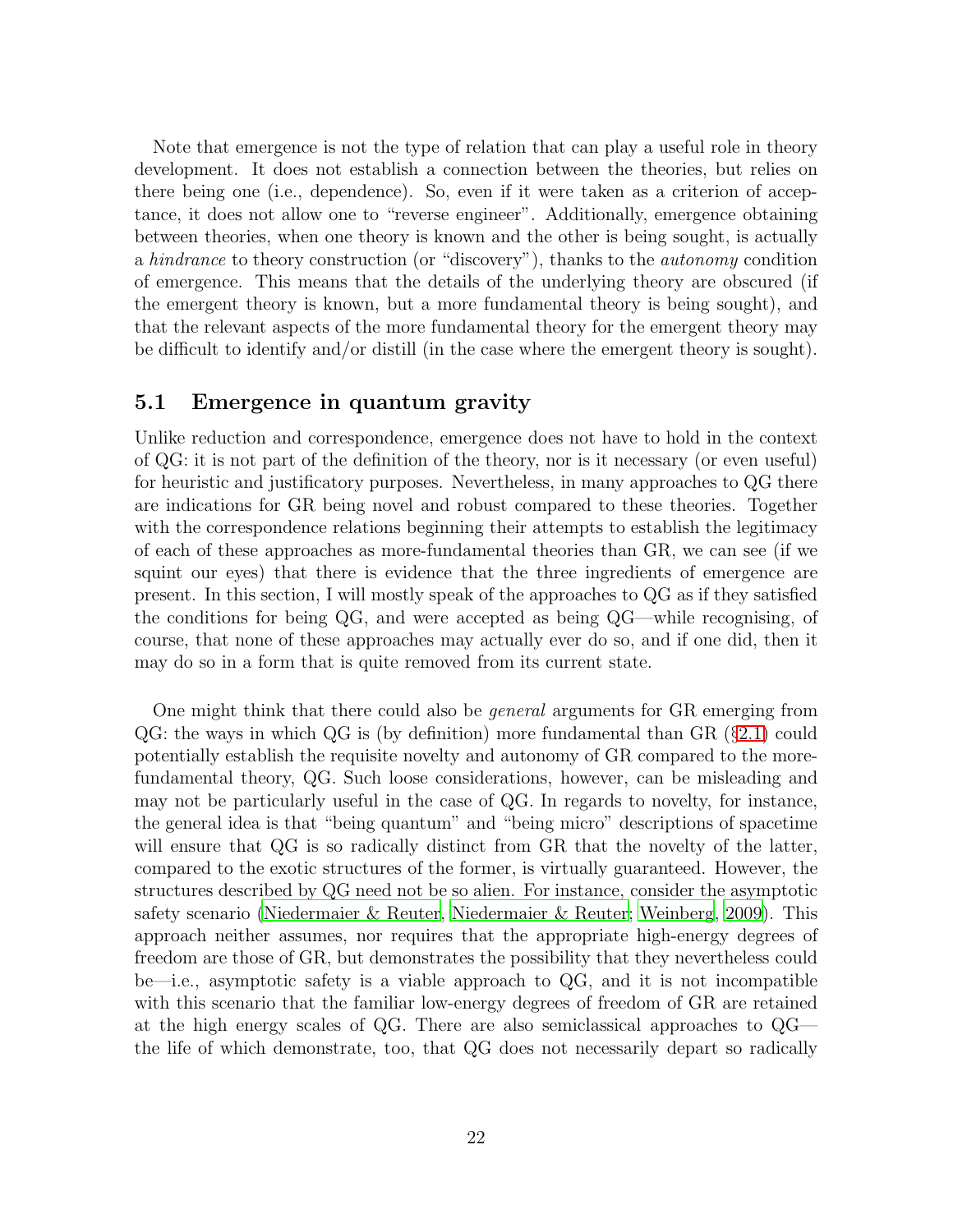from GR.[41](#page-22-0) Thus, the novelty that is required for emergence is not guaranteed by the minimal defining relationships between QG and GR. Comparatively, the robustness of GR compared to QG is plausibly demonstrated on general grounds: GR is an incredibly successful theory at all known energy-scales, and the calculation of the leading quantum corrections confirm that it is largely insensitive to whatever the underlying quantum physics [\(Burgess](#page-27-11), [2004;](#page-27-11) [Donoghue, 1994](#page-29-12)).

Rather than working at the general level, it is more instructive to consider emergence in the context of particular  $\overline{Q}G$  approaches. Huggett & Wüthrich (2013) explore the various ways in which the structures described by a number of QG approaches depart from spacetime. These authors insist that even in the most "comparatively mild divergence from relativistic spacetime" offered by the discrete, but still (in a sense) metrical, lattice structures of some QG approaches (e.g., those based on quantum causal history models) it is challenging to see how spacetime could be recovered (Huggett & Wüthrich, 2013, p. 279). More significant (though still one of the "milder" examples that these authors consider) is the transgression represented by causal set theory, for instance, whose fundamental structures differ from spacetime in three respects: the fundamental relation it posits cannot be readily interpreted as spatiotemporal (i.e., metrical); the theory lacks the structure to identify "space" (i.e., a spacelike hypersurface); and the theory appears to be non-local in a way unfamiliar to GR (p. 279). While Huggett  $&$  Wüthrich (2013) do not present an account of emergence, their focus emphasises the conceptual leaps required to bridge these non-spatiotemporal QG approaches, and GR. In doing so, they successfully demonstrate that the "novelty" aspect of emergence<sup>[42](#page-22-1)</sup> is satisfied in all of the approaches they look at—which include most of the main research programs.

[Crowther \(2016](#page-28-1)) develops an account of emergence in QG that is inspired by the fertile explorations of emergence in EFT (in particular, [Cao & Schweber \(1993\)](#page-28-11); [Batterman](#page-27-4)  $(2011)$  $(2011)$ ; Morrison  $(2012)$ ). On this account, the "robustness" (or "autonomy") of GR compared to the particular structures described by QG is demonstrated by these structures being underdetermined by spacetime. In other words, in many QG approaches, spacetime is multiply-realisable by (i.e., compatible with) distinct micro degrees of freedom, which shows that it is independent of the details of the micro-structures. The condensed matter approaches to QG furnish an analogy, where the emergent spacetime metric depends only on the symmetry and topology of the underlying theory, rather than the high-energy details of the system. These symmetries determine a universality class, and any system within this universality class will exemplify the same low-energy physics [\(Crowther](#page-28-1), [2016,](#page-28-1) §5.2). The asymptotic safety scenario is another example

<span id="page-22-0"></span><sup>&</sup>lt;sup>41</sup>See: [Callender & Huggett \(2001](#page-28-12)); [Mattingly \(2005\)](#page-29-14); Wüthrich (2005).

<span id="page-22-1"></span> $^{42}$ These authors do not consider the "dependence" and "autonomy" aspects of emergence. However, in some cases, where the recovery of "local beables" they describe is achieved via a GR-reduction relation, then this may establish the dependence claim.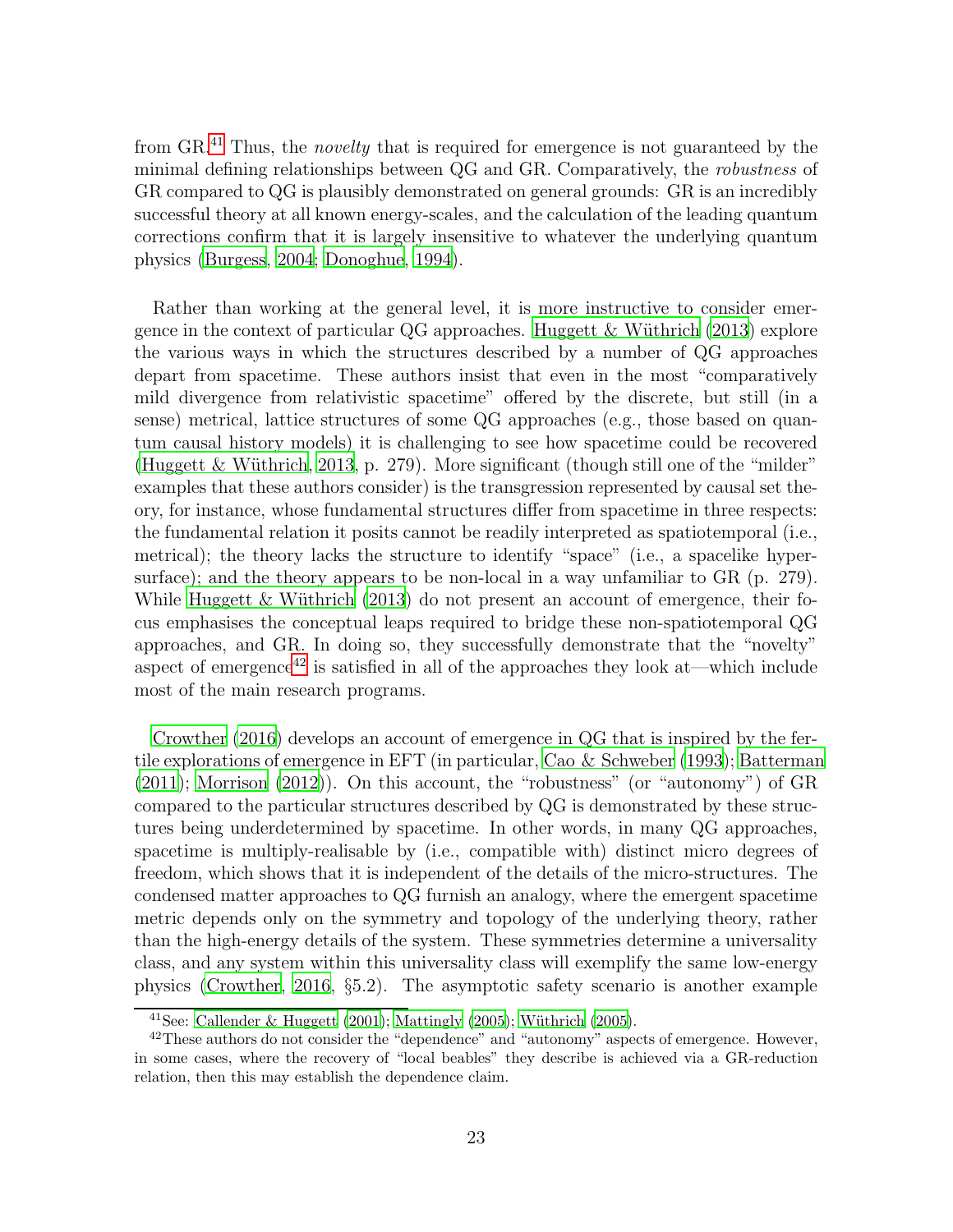that features the concept of a universality class, and is concerned with identifying this rather than the specific details of the high-energy degrees of freedom: it indicates that different types of variables in this regime can lead to the same low-energy physics of GR [\(Crowther, 2016,](#page-28-1) §5.4). Such analogies demonstrate how it may be possible that the theory of the micro-structures underlying gravity is underdetermined. This account of emergence is also applicable in several of the discrete approaches to QG, as well as GFT, where GR degrees of freedom may be conceived of as low-energy collective variables in a manner analogous to thermodynamics or hydrodynamics—largely independent of the underlying details of the system [\(Crowther](#page-28-1), [2016](#page-28-1), §6). And within approaches such as LQG and causal set theory, the actual micro-structure of spacetime may be underdetermined, i.e., spacetime may be multiply-realisable by different micro-structures described by a given theory.

These are just brief illustrations of how the ideas of novelty and autonomy may feature in different QG approaches. The "dependence" aspect of emergence is embodied by the various correspondence relations that are developed as evidence of GR reducing to (whatever the particular approach to) QG. As explained above (§[4\)](#page-15-0), reduction unlike correspondence more generally—is able to establish that GR depends upon the proposed theory of QG (i.e., that the particular QG theory is more fundamental than GR). While, at this stage of theory-development, no such reduction has been demonstrated, there are many examples of correspondence relations in QG—some of which may eventually serve in establishing the reduction of GR to one of these theories. Some examples are above, §[3.1.](#page-11-0)

#### <span id="page-23-0"></span>5.2 Strong and weak emergence

The two main accounts of emergence in general philosophy of science are weak and strong emergence, the general descriptions of which I take from [Bedau \(1997\)](#page-27-12) and [Chalmers \(2006\)](#page-28-13). Strong emergence is the most common notion of emergence in philosophy, and was the fixation of the "British Emergentists" in the 1920s. Translated into the terms of physical theories, it holds that the emergent phenomenon or behaviour arises from the micro-processes (dependence), yet there are features of it that are not deducible even in principle from the theory of the micro-processes (independence). This idea of emergence would directly conflict with the definition of QG, which states that GR reduce to QG—meaning that GR (or, rather, models of GR in the relevant domains) be deducible in principle from QG. Thus, strong emergence should not apply in this context by definition.

However—and although extremely unlikely—strong emergence could still hold regardless. This is due to the difficulty in establishing that something obtains "in principle", whether reduction or emergence. Recall that the correspondence relations employed in reduction<sub>2</sub> are intended as practical evidence that reduction<sub>1</sub> holds in princi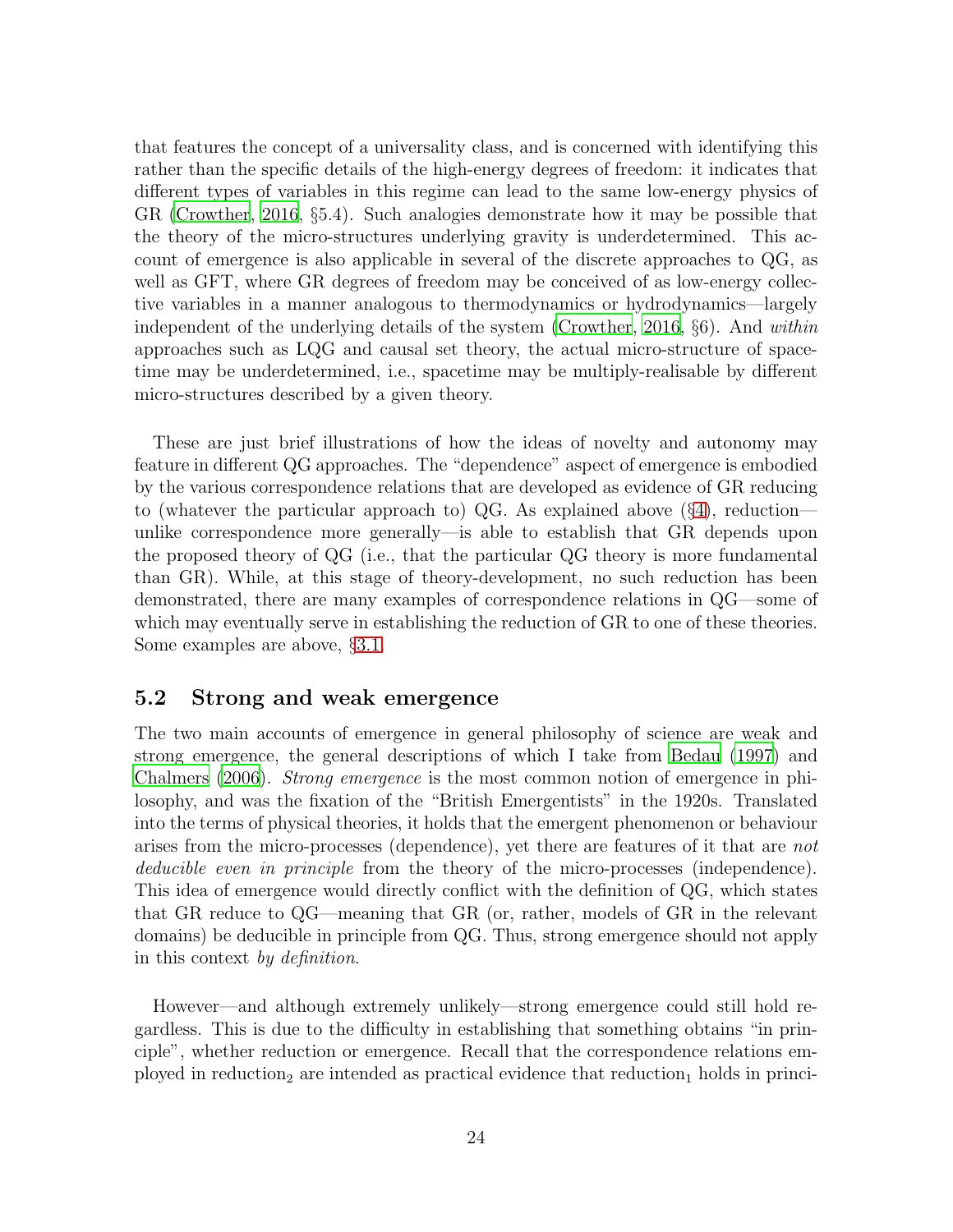ple: these relations are necessary "shortcuts" to full deduction. Above, I mentioned the unavoidable element of subjectivity involved in deciding when the shortcut relations have successfully achieved their goal of demonstrating the in principle deducibility (or compatibility, in cases of non-reduction correspondence). These relations may come arbitrarily close to exemplifying a complete reduction, but—unless a full demonstration of reduction<sub>1</sub> is indeed carried out—there will always be a gap between the "in principle", and what is demonstrated (or, indeed, demonstrable) in practice. It is this gap that leaves room for the possibility of strong emergence. In other words, it is possible that a weird scenario occurs where scientific consensus accepts that we have a theory of QG—entailing a considerable amount of evidence that GR reduces to it in principle and yet someone could still mount an argument against these correspondence relations being sufficient to rule out strong emergence.

Weak emergence states, broadly, that a phenomenon is emergent if it arises from the micro-processes (dependence), yet it is unexpected given the theory describing the micro-processes (independence). This general idea of "unexpectedness" is thus just the condition of novelty that features in the conception of emergence in QG—being one of the two requirements for the "independence" claim of emergence (§[5\)](#page-19-0). Because the novelty aspect of this conception is a requirement, if emergence holds in QG at all, then weak emergence will necessarily obtain as part of it. Some examples of novelty or "unexpectedness" of spacetime given the structures described by QG are mentioned above  $(\S 5.1)$  $(\S 5.1)$ , from Huggett & Wüthrich (2013). This broad characterisation of weak emergence, by itself, however, is insufficient for satisfying the conception of emergence that best applies in the context of QG.

I briefly mention two well-known approaches to weak emergence. One is from [Bedau](#page-27-12) [\(1997](#page-27-12)), based on examples in complex systems and chaos theory (where systems are extremely sensitive to their external conditions). On this account, a macro-state of a system is weakly emergent if, in spite of its dependence upon the micro-processes, it can only be derived via simulation [\(Bedau](#page-27-12), [1997](#page-27-12)). The slogan is "computational irreducibility": there is no simpler possible way of calculating the macro-state of the system than by the arduous procedure of inputting a "contingent stream of external conditions" into the micro-dynamical laws, and iterating the calculation of each microstate until the sought macro-state has been found [Bedau \(1997](#page-27-12), p. 378). Without a sufficiently developed theory, it is not possible to evaluate whether or not this account of emergence holds in any of the particular approaches to QG. However, the correspondence relations involved in reduction may alleviate the need for simulation of this sort—if the relevant aspects of GR can be obtained from QG through various approximation and limiting relations in a satisfactory manner, then these can (in some cases) count as derivations. Thus, one would hope (at least from a practical perspective) that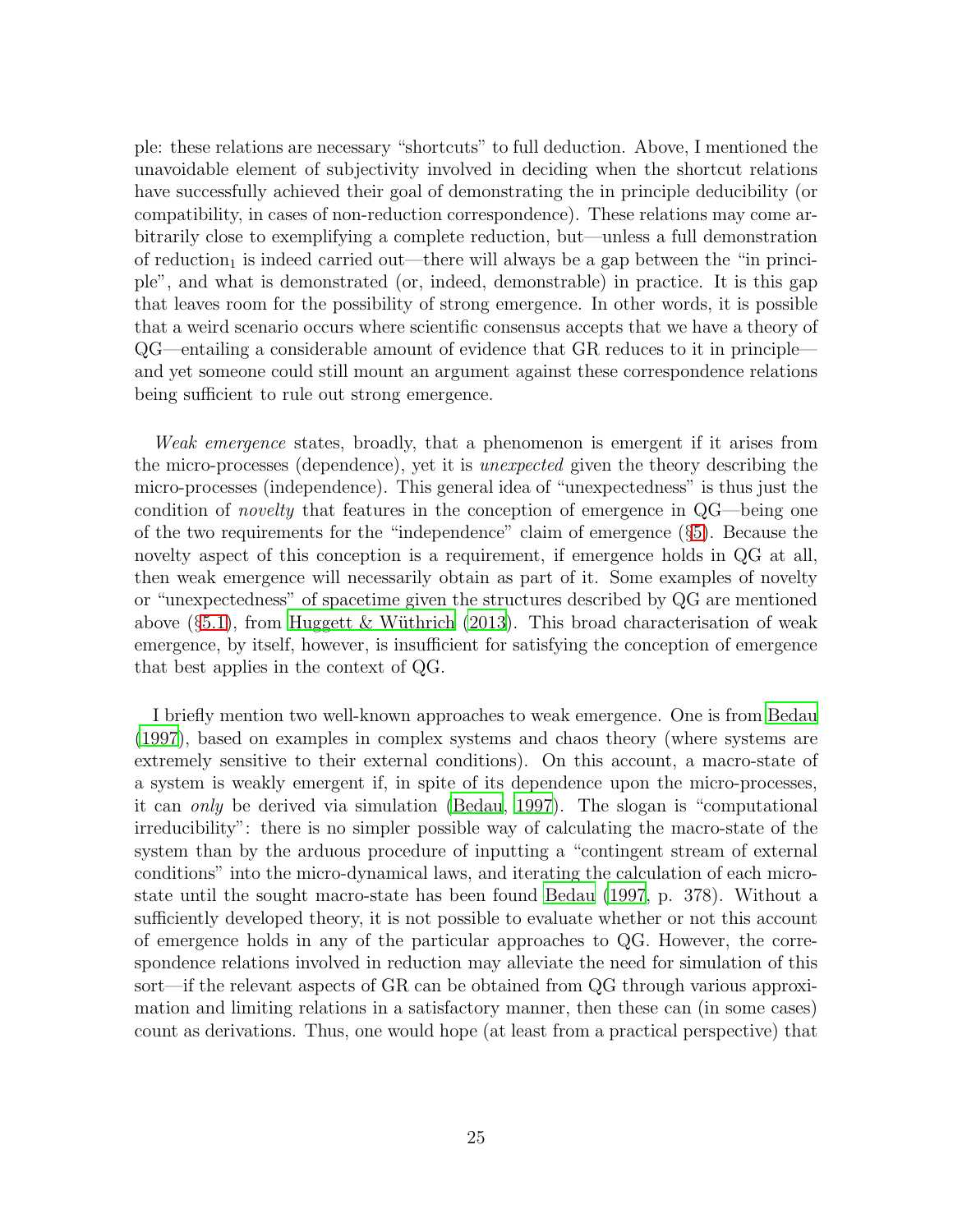the particular "reduction of GR to QG"[43](#page-25-1) that serves in the justification of the theory is strong enough that it functions also to render Bedau's weak emergence inapplicable in the context of QG. However, it is still possible that Bedau's weak emergence nevertheless obtains: if the correspondence relations that are taken to justify the theory do not allow for some particular aspect or result of GR to be neatly derived from QG, then this result could be weakly emergent in Bedau's sense.

Another account is Wilson's [\(2010\)](#page-31-7) weak ontological emergence, where an emergent theory may be characterised by the elimination of degrees of freedom from the underlying theory. This account is certainly applicable if spacetime emerges as illustrated by the condensed matter approaches to QG, and it applies to GFT, and any other approaches where spatiotemporal degrees of freedom emerge as collective, low-energy variables, analogous to those of thermodynamics. It also may apply in the context of LQG, where degrees of freedom possessed by the spin foams are eliminated in the approximation and limiting procedures designed to resolve and/or wash-out their discrete nature and quantum properties in the recovery of spacetime. In other approaches, such as causal set theory, the applicability of Wilson's weak ontological emergence is more difficult to judge, however.

## <span id="page-25-0"></span>6 Conclusion

There is much to be gained by exploring the miscellany of inter-theory relations in physics over and above evaluating their usefulness for particular conceptions of reduction and emergence. $^{44}$  $^{44}$  $^{44}$  I argued that the wide variety of relations broadly classifiable as "correspondence relations" have only one goal: evidencing the compatibility (same results) of any two theories in any domains where they both apply (i.e., attempting to establish the tautological statement that the theories each successfully describe the shared domains of success). By virtue of this one goal, correspondence relations are employed in an incredible variety of roles. I listed some of these roles in theorydevelopment and theory-justification, with illustrations of their use in the context of QG. Among these is the familiar (but unexamined) notion that the new theory account for the success of the theory it "replaces".

Correspondence relations generally, however, do not establish that one theory is more fundamental than another. I defined relative fundamentality as essentially asymmetrical dependence: the laws of the less-fundamental theory depend in some way on the physics of the more fundamental theory, and not vice versa. QG is taken, by definition, to be a more fundamental theory than GR—through "being quantum" and "being micro" descriptions of spacetime. Reduction, I argued, is a special case of correspondence

<sup>43</sup>Understood per §[4,](#page-15-0) as the particular set of various correspondence relations that feature in the  $reduction<sub>2</sub>$  judged as sufficient evidence that  $reduction<sub>1</sub>$  obtains in principle.

<span id="page-25-2"></span><span id="page-25-1"></span><sup>&</sup>lt;sup>44</sup>This sentiment accords with Batterman's recent views, e.g., [Batterman \(2016](#page-27-9), [2017](#page-27-13)).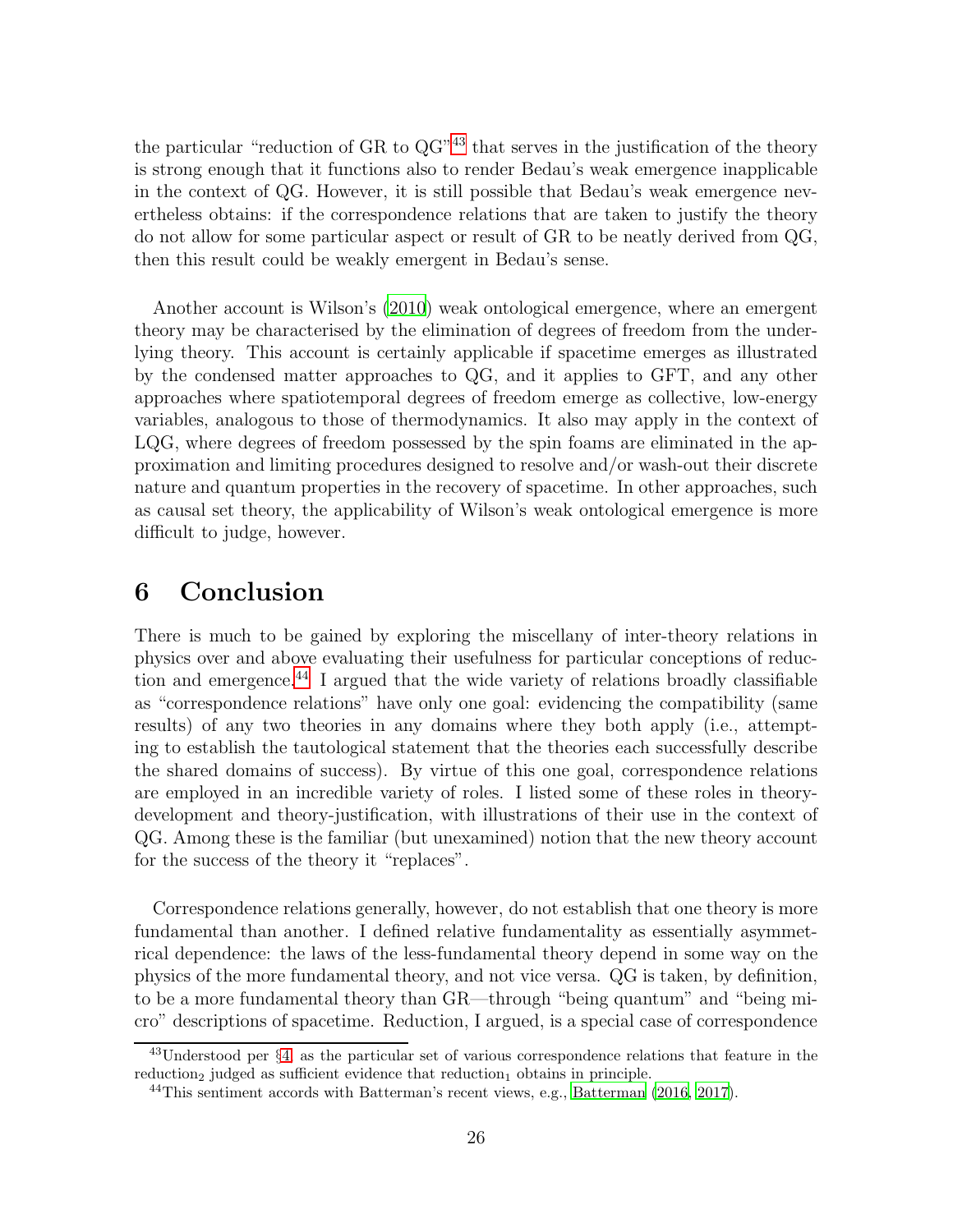that aims at illustrating both domain subsumption as well as relative fundamentality. Reduction plays an important role in defining (a successful theory of) QG. It employs various correspondence relations (in particular those involving approximations and limiting relations) in its attempt to establish that GR is in principle deducible (in a Nagel-Schaffner sense) from QG, by demonstrating that relevant aspects, or results, of GR are recoverable from  $QG$  (in the sense of Nickles' reduction<sub>2</sub>) in the relevant domains.

I emphasised the importance of clearly distinguishing the general idea of reduction (as deducibility, derivability, or "recovery" of a less-fundamental theory from a more-fundamental theory) from that of emergence (as involving the two conditions of "dependence" and "independence"). The literature on "emergence" in QG has suffered from ambiguousness between these two general ideas, and, as such, has had difficulty in engaging with the literature on emergence in philosophy of science. I presented an account of emergence in QG that accords with the general conception of emergence in philosophy of science—basically: relative fundamentality (dependence) plus novelty and autonomy (independence). While emergence, unlike reduction, is not part of the definition of QG, I argued—by considering particular approaches as well as general arguments—that it nevertheless is likely to hold between QG and GR. Yet, emergence does not play a useful role in theory development. The positive conception of emergence presented is independent of reduction; and, in the case of QG, reduction is likely to feature as part of the account of emergence, serving to demonstrate the dependence aspect. Finally, I briefly explored how the conception of emergence in QG relates to the ideas of "weak emergence" and "strong emergence". I found that while strong emergence should not hold by definition, weak emergence will necessarily hold if the conception of emergence in QG obtains. More specific accounts of emergence are difficult to evaluate in the context of particular approaches to QG at this stage of their development, and nor is it clear that doing so would be informative.

# Funding

Funding for this research was provided by the Swiss National Science Foundation (105212 165702).

# Acknowledgements

Thank-you to Niels Linnemann, Keizo Matsubara, Christian W¨uthrich, Rasmus Jaksland, Alastair Wilson, Manus Visser, Juliusz Doboszewski, Vincent Lam, and two anonymous referees for their valuable feedback.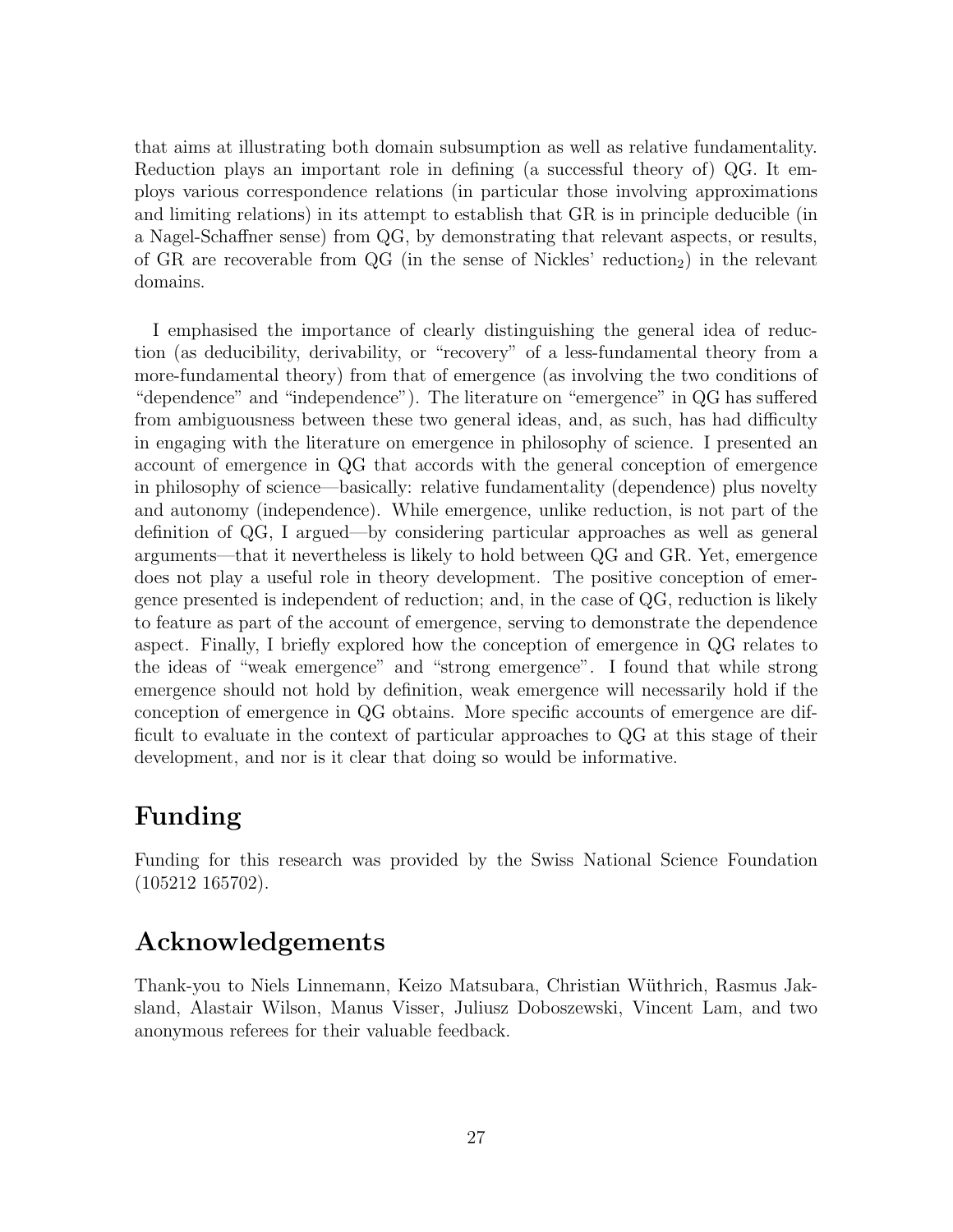### References

- <span id="page-27-8"></span>Ambjørn, J., Jurkiewicz, J., & Loll, R. (2004). Emergence of a 4d world from causal quantum gravity. Physical Review Letters, 93 (13).
- <span id="page-27-10"></span>Amelino-Camelia, G. (2005). Introduction to Quantum-Gravity Phenomenology, (pp. 59–100). Berlin, Heidelberg: Springer Berlin Heidelberg.
- <span id="page-27-0"></span>Bain, J. (2013). The emergence of spacetime in condensed matter approaches to quantum gravity. Studies in History and Philosophy of Modern Physics, 44, 338–345.
- <span id="page-27-9"></span>Batterman, R. (2016). Intertheory relations in physics. Stanford Encyclopedia of Philosophy, Fall 2016, https://plato.stanford.edu/archives/fall2016/entries/physicsinterrelate/.
- <span id="page-27-13"></span>Batterman, R. (2017). Autonomy of theories: An explanatory problem. Nous.
- <span id="page-27-3"></span>Batterman, R. W. (2005). Critical phenomena and breaking drops: Infinite idealizations in physics. Studies In History and Philosophy of Modern Physics,  $36(2)$ , 225–244.
- <span id="page-27-4"></span>Batterman, R. W. (2011). Emergence, singularities, and symmetry breaking. Foundations of Physics, 41, 1031–1050.
- <span id="page-27-12"></span>Bedau, M. A. (1997). Weak emergence. In J. Tomberlin (Ed.), Philosophical Perspectives: Mind, Causation, and World, volume 11 (pp. 375–399). Oxford: Blackwell Publishers.
- <span id="page-27-7"></span>Bell, J. (1987). Speakable and Unspeakablein Quantum Mechanics. Cambridge: Cambridge University Press.
- <span id="page-27-1"></span>Berenstein, D. (2006). Large N BPS states and emergent quantum gravity. *Journal of* High Energy Physics, JHEP01(2006)125.
- <span id="page-27-6"></span>Bokulich, A. (2008). Reexamining the Quantum-Classical Relation: Beyond Reductionism and Pluralism. Cambridge University Press.
- <span id="page-27-5"></span>Bokulich, A. (2014). Bohr's correspondence principle. The Stanford Encyclopedia of Philosophy, Spring 2014, http://plato.stanford.edu/archives/spr2014/entries/bohrcorrespondence/.
- <span id="page-27-11"></span>Burgess, C. P. (2004). Quantum gravity in everyday life: General relativity as an effective field theory. Living Reviews in Relativity, www.livingreviews.org/lrr-2004-5.
- <span id="page-27-2"></span>Butterfield, J. (2011a). Emergence, reduction and supervenience: A varied landscape. Foundations of Physics, 41 (6), 920–959.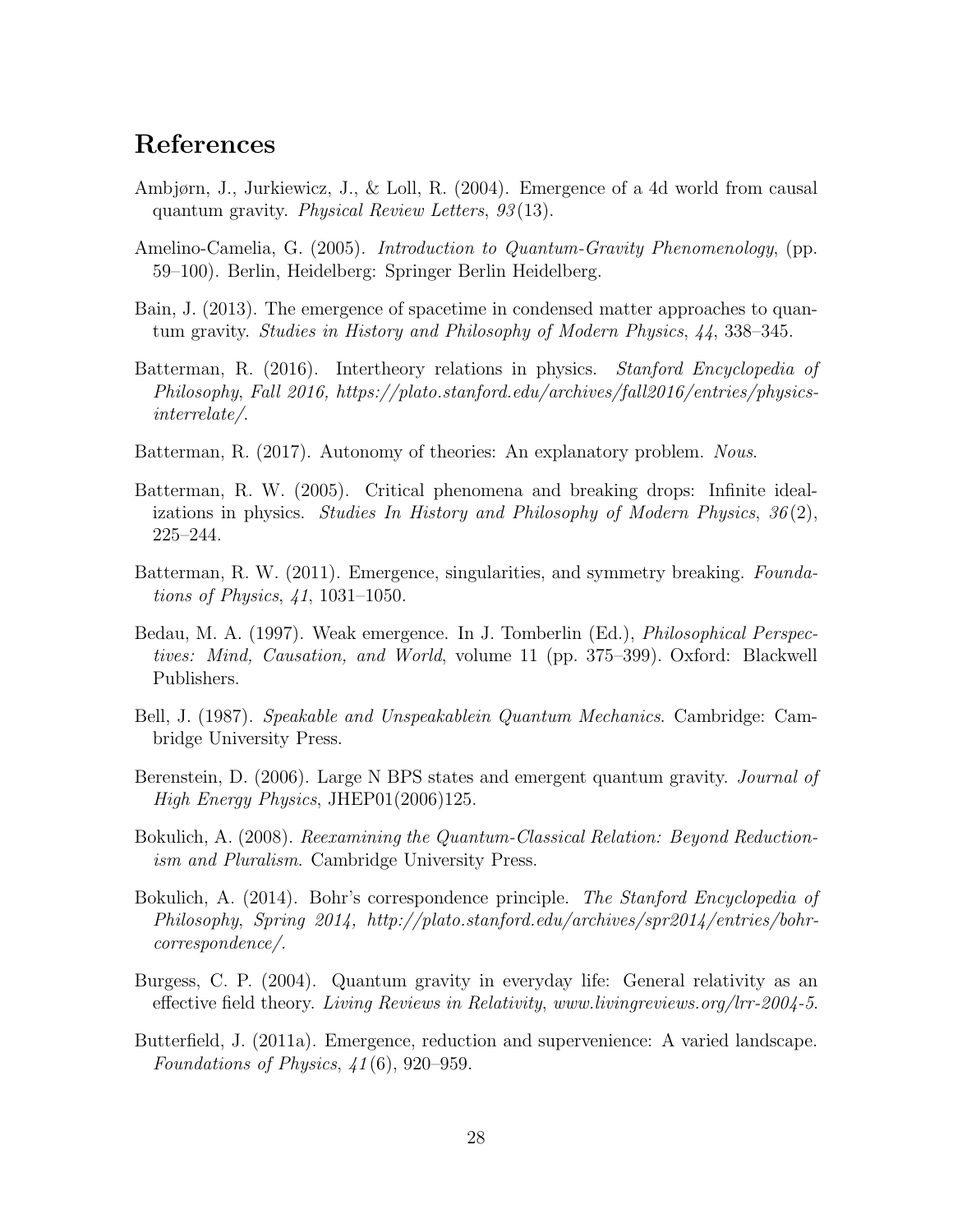- <span id="page-28-3"></span>Butterfield, J. (2011b). Less is different: Emergence and reduction reconciled. Foundations of Physics, 41, 1065–1135.
- <span id="page-28-0"></span>Butterfield, J. & Isham, C. (1999). On the emergence of time in quantum gravity. In J. Butterfield (Ed.), The Arguments of Time (pp. 116–168). Oxford: Oxford University Press.
- <span id="page-28-6"></span>Butterfield, J. & Isham, C. (2001). Spacetime and the philosophical challenge of quantum gravity. In C. Callender & N. Huggett (Eds.), Physics Meets Philosophy at the Planck Scale (pp. 33–89). Cambridge: Cambridge University Press.
- <span id="page-28-12"></span>Callender, C. & Huggett, N. (2001). Why quantize gravity (or any other field for that matter)? *Philosophy of Science*, 68, S382–S394.
- <span id="page-28-11"></span>Cao, T. Y. & Schweber, S. S. (1993). The conceptual foundations and the philosophical aspects of renormalization theory. Synthese,  $97(1)$ , 33–108.
- <span id="page-28-9"></span>Castellani, E. & Rickles, D. (2017). Introduction to special issue on dualities. Studies in History and Philosophy of Modern Physics, 59, 1–5.
- <span id="page-28-13"></span>Chalmers, D. (2006). Strong and weak emergence. In P. C. W. Davies & P. Clayton (Eds.), The Re-Emergence of Emergence (pp. 244–256). Oxford: Oxford University Press.
- <span id="page-28-8"></span>Collins, J., Perez, A., & Sudarsky, D. (2009). Lorentz invariance violation and its role in quantum gravity phenomenology. In Approaches to Quantum Gravity: Toward a New Understanding of Space, Time and Matter (pp. 528–547). Cambridge University Press.
- <span id="page-28-4"></span>Crowther, K. (2015). Decoupling emergence and reduction in physics. European Journal for Philosophy of Science,  $5(3)$ , 419–445.
- <span id="page-28-1"></span>Crowther, K. (2016). Effective Spacetime: Understanding Emergence in Effective Field Theory and Quantum Gravity. Heidelberg: Springer.
- <span id="page-28-5"></span>Crowther, K. & Linnemann, N. (2017). Renormalizability, fundamentality and a final theory: The role of uv completion in the search for quantum gravity. British Journal for the Philosophy of Science, axx052, https://doi.org/10.1093/bjps/axx052.
- <span id="page-28-7"></span>Dawid, R. (2013). *String Theory and the Scientific Method.* Cambridge University Press.
- <span id="page-28-2"></span>de Haro, S. (2017). Dualities and emergent gravity: Gauge/gravity duality. Studies In History and Philosophy of Modern Physics, 59, 109–125.
- <span id="page-28-10"></span>Dizadji-Bahmani, F., Frigg, R., & Hartmann, S. (2010). Who's afraid of Nagelian reduction? Erkenntnis,  $73(3)$ , 393-412.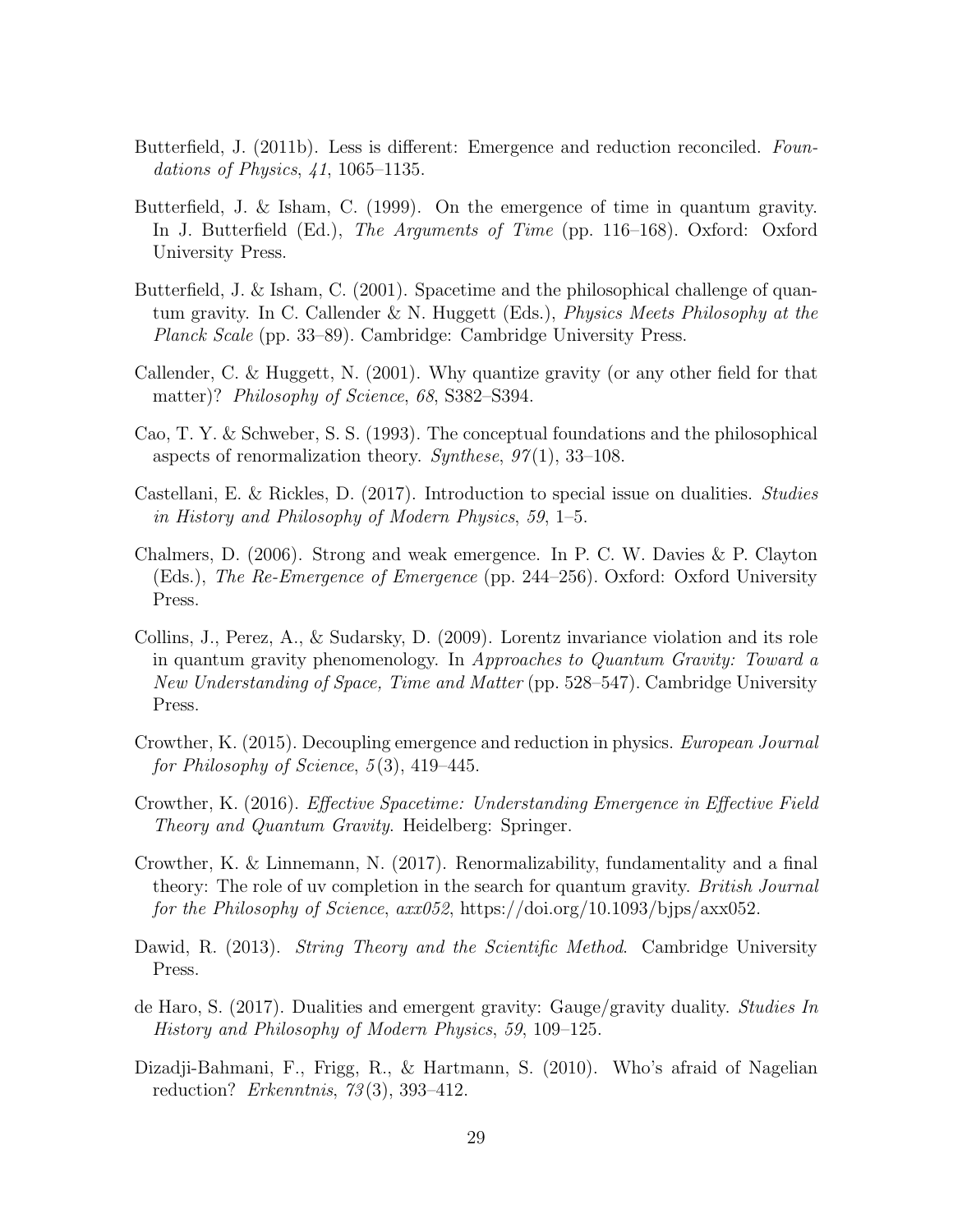- <span id="page-29-12"></span>Donoghue, J. (1994). General relativity as an effective field theory: The leading quantum corrections. Physical Review D, 50, 3874–3888.
- <span id="page-29-7"></span>Dowker, F. (2005). Causal sets and the deep structure of spacetime. In A. Ashtekar (Ed.), 100 Years of Relativity: Space-time Structure (pp. 445–467). Singapore: World Scientific.
- <span id="page-29-6"></span>Dowker, F., Henson, J., & Sorkin, R. D. (2004). Quantum gravity phenomenology, lorentz invariance and discreteness. Modern Physics Letters A, 19, 1829–1840.
- <span id="page-29-2"></span>Hartmann, S. (2001). Effective field theories, reductionism and scientific explanation. Studies in History and Philosophy of Modern Physics, 32 (2), 267–301.
- <span id="page-29-3"></span>Hartmann, S. (2002). On correspondence. Studies In History and Philosophy of Modern Physics,  $33(1)$ , 79–94.
- <span id="page-29-9"></span>Henson, J. (2009). The causal set approach to quantum gravity. In D. Oriti (Ed.), Approaches to Quantum Gravity: Toward a New Understanding of Space, Time and Matter (pp. 393–413). Cambridge: Cambridge University Press.
- <span id="page-29-4"></span>Hoyningen-Huene, P. (1993). Reconstructing scientific revolutions: Thomas S. Kuhn's philosophy of science. Chicago: University of Chicago Press.
- <span id="page-29-10"></span>Huggett, N. & Vistarini, T. (2015). Deriving general relativity from string theory. Philosophy of Science, 82 (5), 1163–1174.
- <span id="page-29-5"></span>Huggett, N. & Wüthrich, C. (2013). Emergent spacetime and empirical (in)coherence. Studies in History and Philosophy of Modern Physics, 44 (3), 276–285.
- <span id="page-29-0"></span>Knox, E. (2013). Effective spacetime geometry. Studies in History and Philosophy of *Modern Physics*,  $44(3)$ ,  $346 - 356$ .
- <span id="page-29-8"></span>Liberati, S. & Maccione, L. (2011). Quantum gravity phenomenology: achievements and challenges. Journal of Physics: Conference Series, 314, 012007.
- <span id="page-29-11"></span>Matsubara, K. (2013). Realism, underdetermination and string theory dualities. Syn*these*,  $190(3)$ ,  $471-489$ .
- <span id="page-29-14"></span>Mattingly, J. (2005). Is quantum gravity necessary? In A. Kox & J. Eisenstaedt (Eds.), The Universe of General Relativity (pp. 327–338). Birkhäuser.
- <span id="page-29-1"></span>McKenzie, K. (2017). Relativities of fundamentality. Studies in History and Philosophy of Modern Physics,  $59$  (Supplement C),  $89 - 99$ . Dualities in Physics.
- <span id="page-29-13"></span>Morrison, M. (2012). Emergent physics and micro-ontology. Philosophy of Science,  $79(1), 141-166.$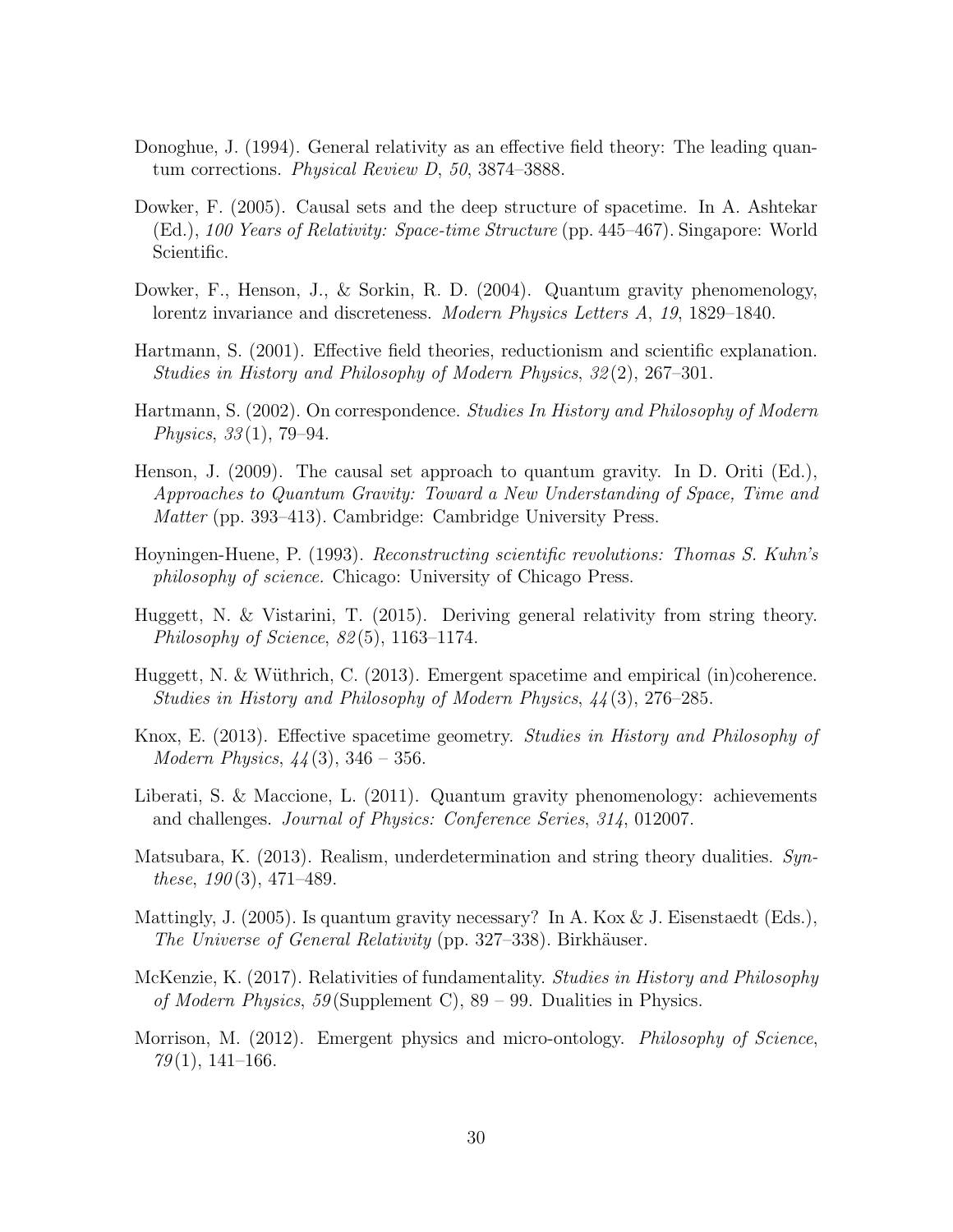- <span id="page-30-11"></span>Nagel, E. (1961). The Structure of Science: Problems in the Logic of Scientific Explanation. New York: Harcourt.
- <span id="page-30-5"></span>Nickles, T. (1973). Two concepts of intertheoretic reduction. The Journal of Philoso $phy, 70(7), 181-201.$
- <span id="page-30-15"></span>Niedermaier, M. & Reuter, M. The asymptotic safety scenario in quantum gravity. Living Reviews in Relativity.
- <span id="page-30-2"></span>Oriti, D. (2014). Disappearance and emergence of space and time in quantum gravity. Studies in History and Philosophy of Modern Physics, 46, 186–199.
- <span id="page-30-3"></span>Penrose, R. (1999). The central programme of twistor theory. Chaos, Solitons  $\mathcal{B}$ Fractals,  $10(2-3)$ , 581-611.
- <span id="page-30-4"></span>Penrose, R. (2002). Gravitational collapse: The role of general relativity. *General* Relativity and Gravitation,  $34(7)$ , 1141–1165.
- <span id="page-30-6"></span>Post, H. (1971). Correspondence, invariance and heuristics: In praise of conservative induction. Studies in History and Philosophy of Science Part  $A$ ,  $2(3)$ , 213–255.
- <span id="page-30-7"></span>Radder, H. (1991). Heuristics and the generalized correspondence principle. *British* Journal for the Philosophy of Science, 42, 195–226.
- <span id="page-30-13"></span>Rickles, D. (2011). A philosopher looks at string dualities. Studies in History and Philosophy of Modern Physics, 42 (1), 54–67.
- <span id="page-30-0"></span>Rickles, D. (2013). Ads/cft duality and the emergence of spacetime. Studies in History and Philosophy of Modern Physics, 44 (3), 312–320.
- <span id="page-30-14"></span>Rosaler, J. (2017). Reduction as an a posteriori relation. British Journal for the Philosophy of Science, axx026, https://doi.org/10.1093/bjps/axx026.
- <span id="page-30-8"></span>Rovelli, C. (2004). Quantum Gravity. Cambridge: Cambridge University Press.
- <span id="page-30-9"></span>Rovelli, C. & Vidotto, F. (2014). Covariant Loop Quantum Gravity: An Elementary Introduction to Quantum Gravity and Spinfoam Theory. Cambridge University Press.
- <span id="page-30-12"></span>Schaffner, K. (1976). Reductionism in biology: Prospects and problems. In Cohen, R. (Ed.), PSA 1974, (pp. 613–632). D. Reidel Publishing Company.
- <span id="page-30-1"></span>Seiberg, N. (2007). Emergent spacetime. In D. Gross, M. Henneaux, & A. Sevrin (Eds.), The Quantum Structure of Space and Time (pp. 163–178). Singapore: World Scientific.
- <span id="page-30-10"></span>Sorkin, R. (2005). Causal sets: Discrete gravity (notes for the valdivia summer school). In D. M. A. Gomberoff (Ed.), Lectures on Quantum Gravity, Proceedings of the Valdivia Summer School, Valdivia, Chile, January 2002. Plenum.